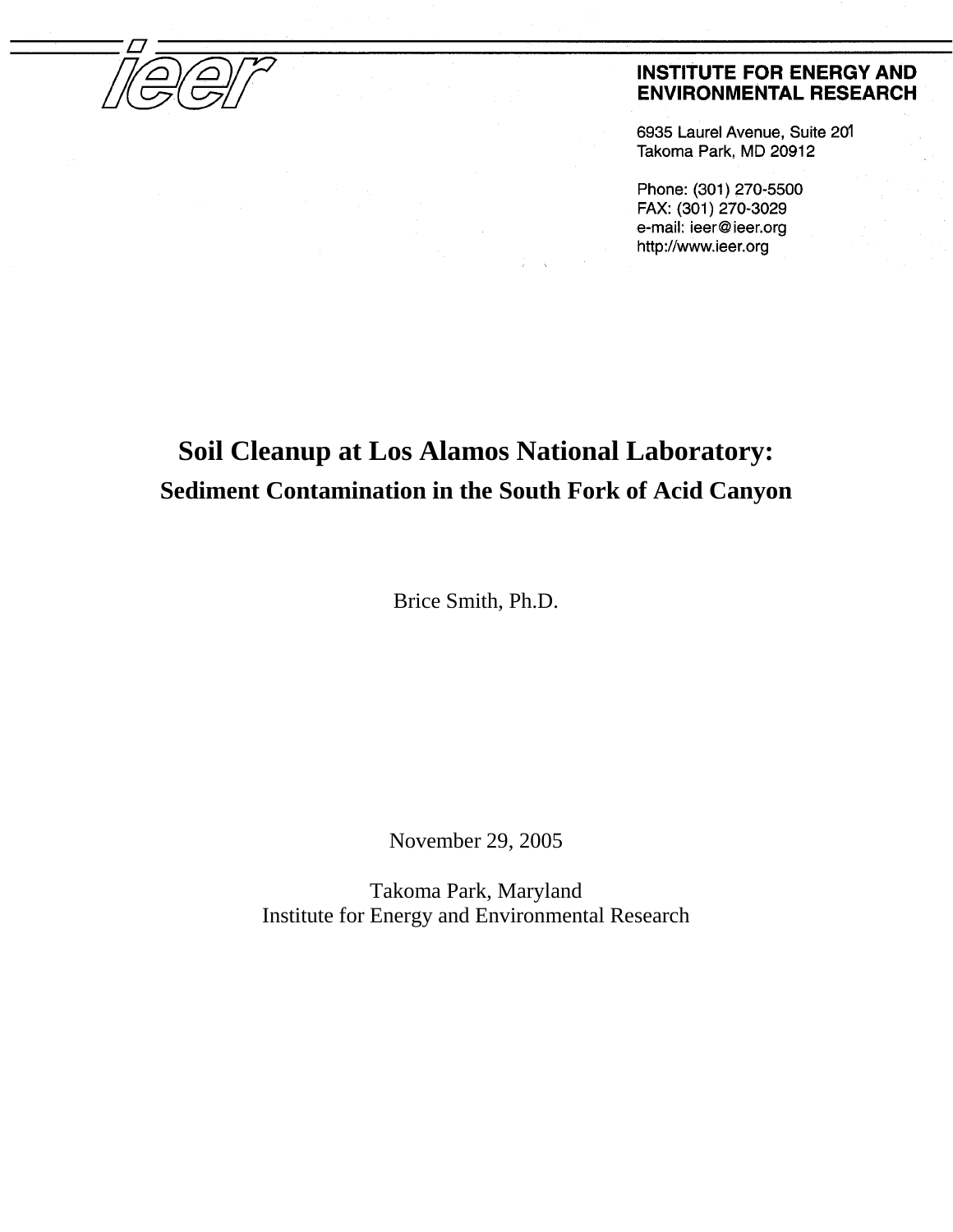Re-issued as a separate report and with some typographical errors corrected on April 12, 2006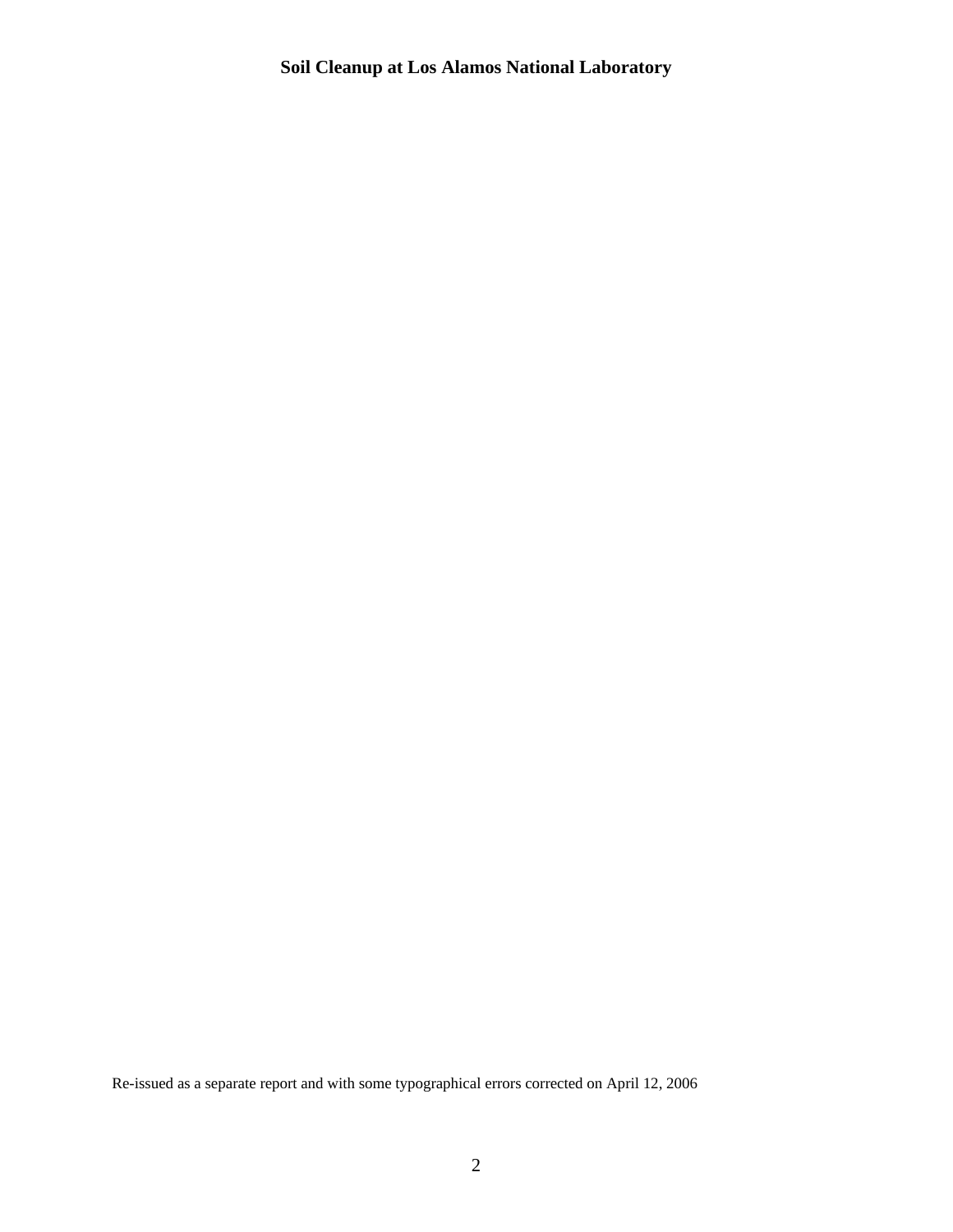#### **Acknowledgements**

We would like to thank the staff of Concerned Citizens for Nuclear Safety, of Santa Fe, especially Joni Arends, Executive Director, and Sadaf Cameron, Public Education and Outreach Director, for their help in identifying areas that we have studied in this report, supplying documents, and making the arrangements for the release of the report.

Other friends in New Mexico have also been a great help. Jay Coghlan, of Executive Director Nuclear Watch of New Mexico, helped frame the study. Cathie Sullivan dug up documents and references for IEER.

This study was undertaken as part of a Citizens' Monitoring and Technical Assessment Fund Grant Agreement MTA-05-010, administered by RESOLVE, Inc. We have greatly benefited from the support of Louise Gant, Manager of the MTA Fund at RESOLVE and Brad Lewis, the Chief Financial Officer. It is one of two case studies on remediation and long-term stewardship that IEER is preparing under this grant. The other case study relates the uranium processing plant near Fernald, Ohio which has now been decommissioned.

We would like to that Annie Makhijani, IEER Project Scientist, who checked many of the calculations, and Lois Chalmers who helped with the bibliographic research and the references.

As always, the author remains solely responsible for the contents of this report, its conclusions and recommendations, and any omissions or errors.

Brice Smith Takoma Park, Maryland November 29, 2005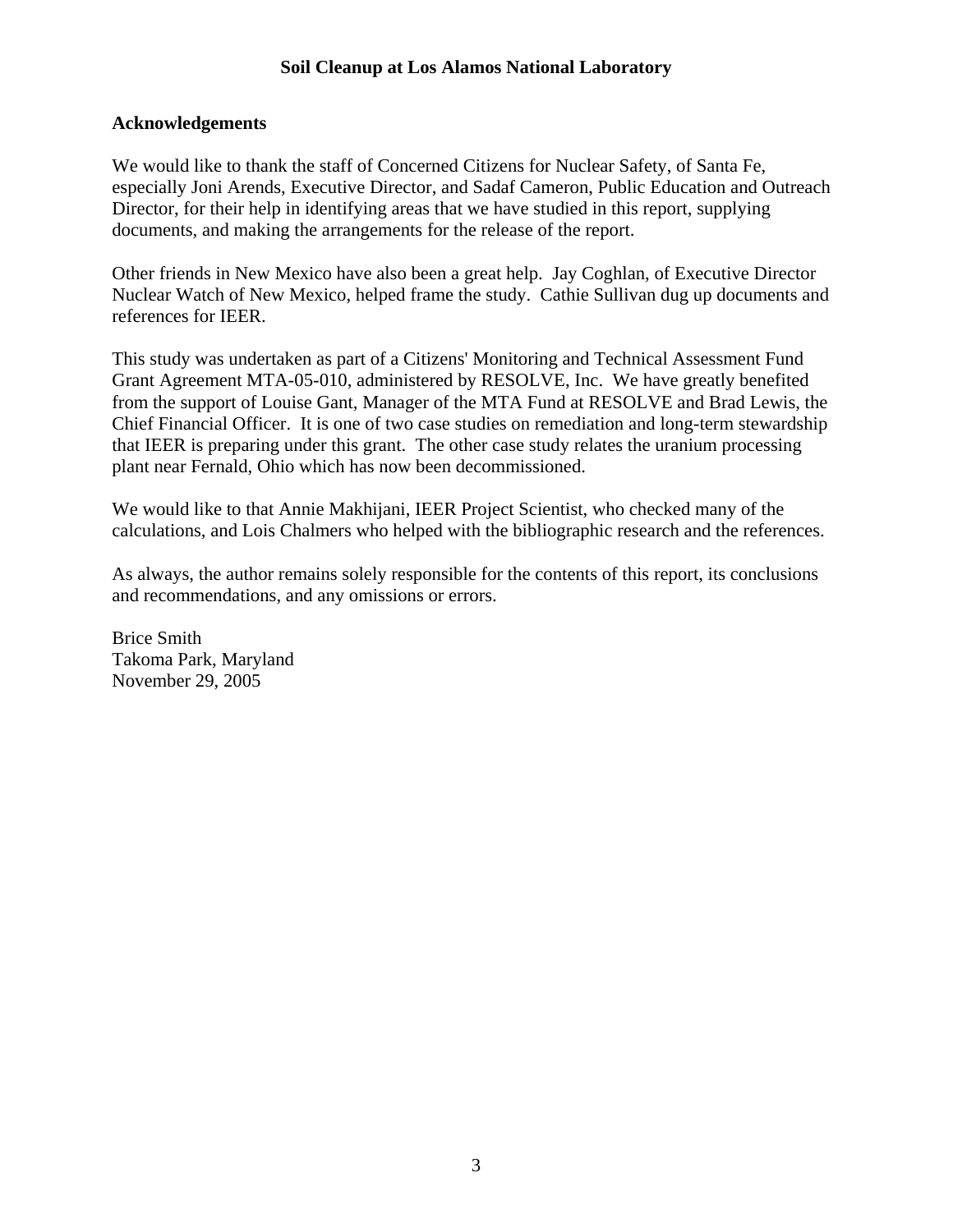#### **Section One: Introduction**

Between 1944 and 1964, multiple liquid radioactive waste streams were released into the South Fork of Acid Canyon from Los Alamos National Laboratory. From 1944 to 1951, "untreated radioactive effluent from former Technical Area (TA) 1 was discharged into the head of the South Fork of Acid Canyon" and from 1951 to 1964 a "radioactive liquid waste treatment plant at former TA-45" discharged its effluent into the canyon. Today, this area is located within 1,000 feet of a residential neighborhood and less than a mile from a local high-school.<sup>1</sup> We chose to examine the remediation of Acid Canyon because; (1) it is a site that is already accessible to the general public, (2) it has already had remediation efforts undertaken based, in part, on analyses conducted by DOE for site-specific exposure scenarios, and (3) it illustrates some of the general concerns that will arise at Los Alamos and other sites which have actinide contamination (uranium, plutonium, neptunium, americium, etc.) as the main driver of risk.

In the South Fork of Acid Canyon the following radionuclides were identified by DOE as being of potential concern:

Tritium (H-3), Strontium-90, Cesium-137, Uranium-234, Uranium-235, Uranium-238, Plutonium-[2](#page-3-1)38, Plutonium-239, and Americium-241. $^2$ 

Given the lack of edible plants in the canyon and that fact that no hunting or fishing is allowed, the authors of the *Interim Report on Sediment Contamination in the South Fork of Acid Canyon* (hereafter the *Interim Report*) considered only the external gamma, soil ingestion, and soil inhalation pathways in conducting their analysis. In light of the proximity of residential areas to the canyon, it was assumed that the canyon could be used by children as an extension of their backyards and that adults could use the hiking/jogging trails in the canyons which cross and pass near contaminated areas.<sup>[3](#page-3-2)</sup> Except for tritium, which is not a major contaminant of concern in Acid Canyon, the extended backyard scenario is the most restrictive scenario evaluated by DOE, and therefore will be the focus of our current review. This is because the present case study is focused on a review of Los Alamos's calculations of the consequences of its remediation strategy.

Of the nine radionuclides considered in the *Interim Report*, plutonium-239 was by far the primary driver of risk with americium-241 and cesium-137 a distant second and third respectively as can be seen in Table  $1<sup>4</sup>$  $1<sup>4</sup>$  $1<sup>4</sup>$ . This is mostly because the residual concentrations of plutonium-239 in the canyon soil are far higher than the other radionuclides.

<u>.</u>

<span id="page-3-0"></span> $<sup>1</sup>$  DOE 2000 p. 2 and Figure 1</sup>

<span id="page-3-1"></span> $2^{2}$  DOE 2000 p. 7

<span id="page-3-2"></span><sup>3</sup> DOE 2000 p. 6-7

<span id="page-3-3"></span><sup>4</sup> DOE 2000 p. 13 and 16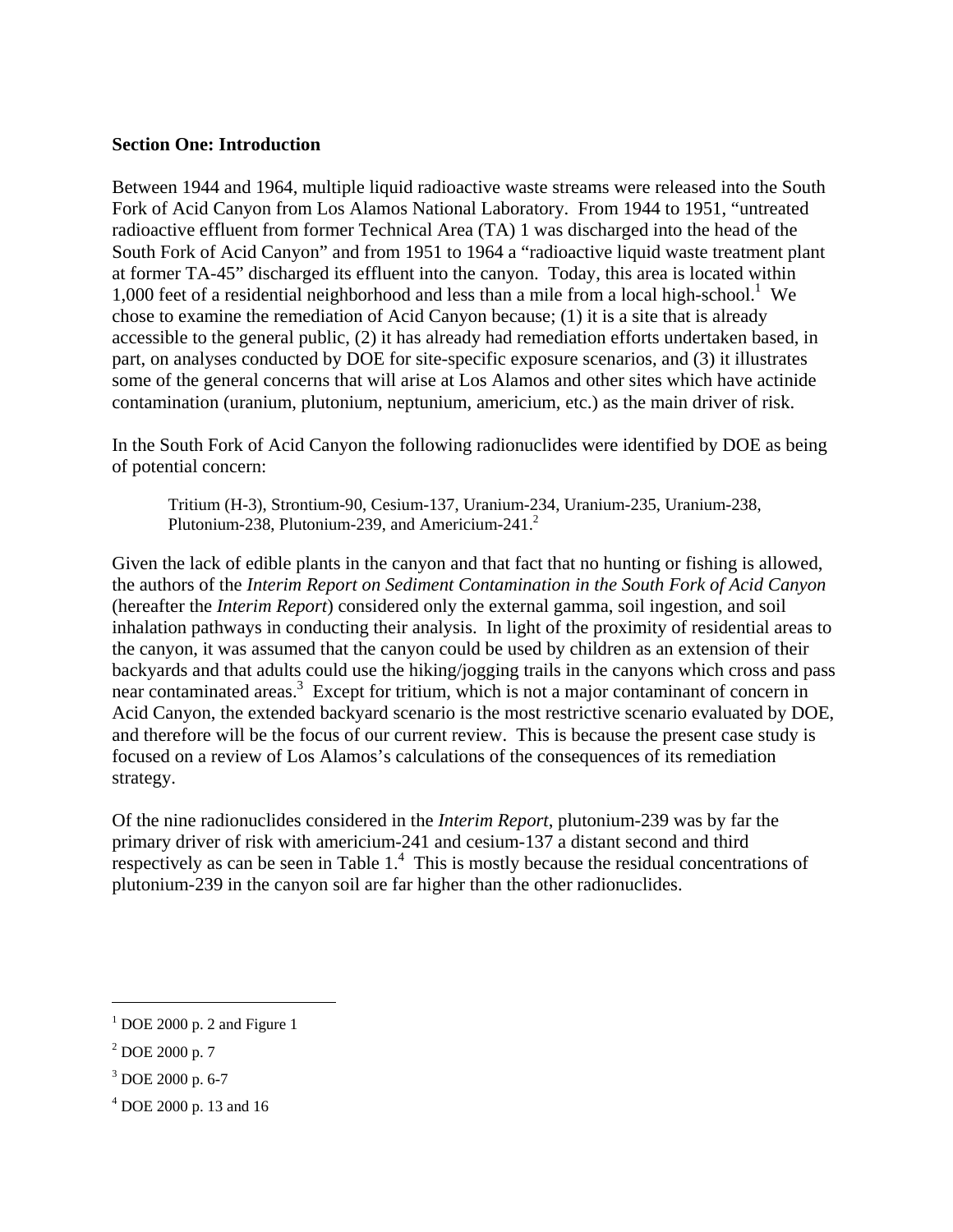*Table 1: Single radionuclide soil guidelines (SRSGs) for extended backyard scenario and the area averaged surface soil contamination in Acid Canyon as reported by the Department of Energy.[5](#page-4-0)* 

| ັ<br>Radionuclide     | Extended<br>backyard scenario<br>SRSG (pCi/gm) | Maximum<br>detected value<br>before cleanup<br>(pCi/gm) | Canyon average<br>concentration<br>before cleanup<br>(pCi/gm) | Canyon average<br>concentration<br>after cleanup<br>(pCi/gm) |
|-----------------------|------------------------------------------------|---------------------------------------------------------|---------------------------------------------------------------|--------------------------------------------------------------|
| Tritium (H-3)         | 38,000                                         | 1.86                                                    | 0.53                                                          | 0.2                                                          |
| Strontium-90+D        | 5,500                                          | 80                                                      | 6.86                                                          | 1.9                                                          |
| Cesium- $137+D$       | 210                                            | 148                                                     | 7.50                                                          | 3.5                                                          |
| Uranium-234           | 3,000                                          | 21.5                                                    | 2.92                                                          | 3.6                                                          |
| Uranium-235+D         | 710                                            | 2                                                       | 0.25                                                          | 0.2                                                          |
| Uranium- $238 + D$    | 2,000                                          | 16.6                                                    | 1.92                                                          | 1.9                                                          |
| Plutonium-238         | 310                                            | 37.3                                                    | 0.97                                                          | 0.6                                                          |
| Plutonium-<br>239,240 | 280                                            | 7,780                                                   | 211                                                           | 112                                                          |
| Americium-241         | 270                                            | 278                                                     | 13.8                                                          | 5.4                                                          |

While the *Interim Report* was "not intended to be a final assessment of the potential risk from contaminants in Acid Canyon, but instead to be an interim report to address specific concerns raised by stakeholders in Fall 1999 and to evaluate the need for immediate remedial action," we chose to examine its analysis in some detail because it was used, along with ALARA (as-low-asreasonably-achievable) guidelines, to set cleanup goals for remediation efforts that occurred in the summer and fall of  $2001<sup>6</sup>$  $2001<sup>6</sup>$  $2001<sup>6</sup>$ 

With respect to the extended backyard scenario used by DOE to set the preliminary remediation guidelines summarized in Table 1, we have found that:

- 1. Despite the focus of the scenario on protecting children, the authors of the *Interim Report* did not make use of the age-specific dose conversion factors which were available from the International Commission on Radiological Protection and chose instead to incorrectly use the older dose conversion factors derived for the 154 pound adult male worker.
- 2. The assumption made regarding the length of time children may be exposed to the contamination in Acid Canyon (200 hours per year) is not adequately conservative for a screening calculation.
- 3. The ingestion of plutonium contaminated soil dominates the risk for the extended backyard scenario. As such, the *Interim Report* fails to adequately take into account the potential for children to intentionally consume large quantities of soil, a behavior known a geophagia or soil pica.
- 4. The *Interim Report* does not consider the potential for children to track contaminated soil into their homes creating additional routes of exposure for themselves and for the other people in their family.

1

<span id="page-4-0"></span><sup>5</sup> DOE 2000 p. 12-13 and 16 and DOE 2002 p. 17

<span id="page-4-1"></span><sup>6</sup> DOE 2000 p. 2 and DOE 2002 p. 1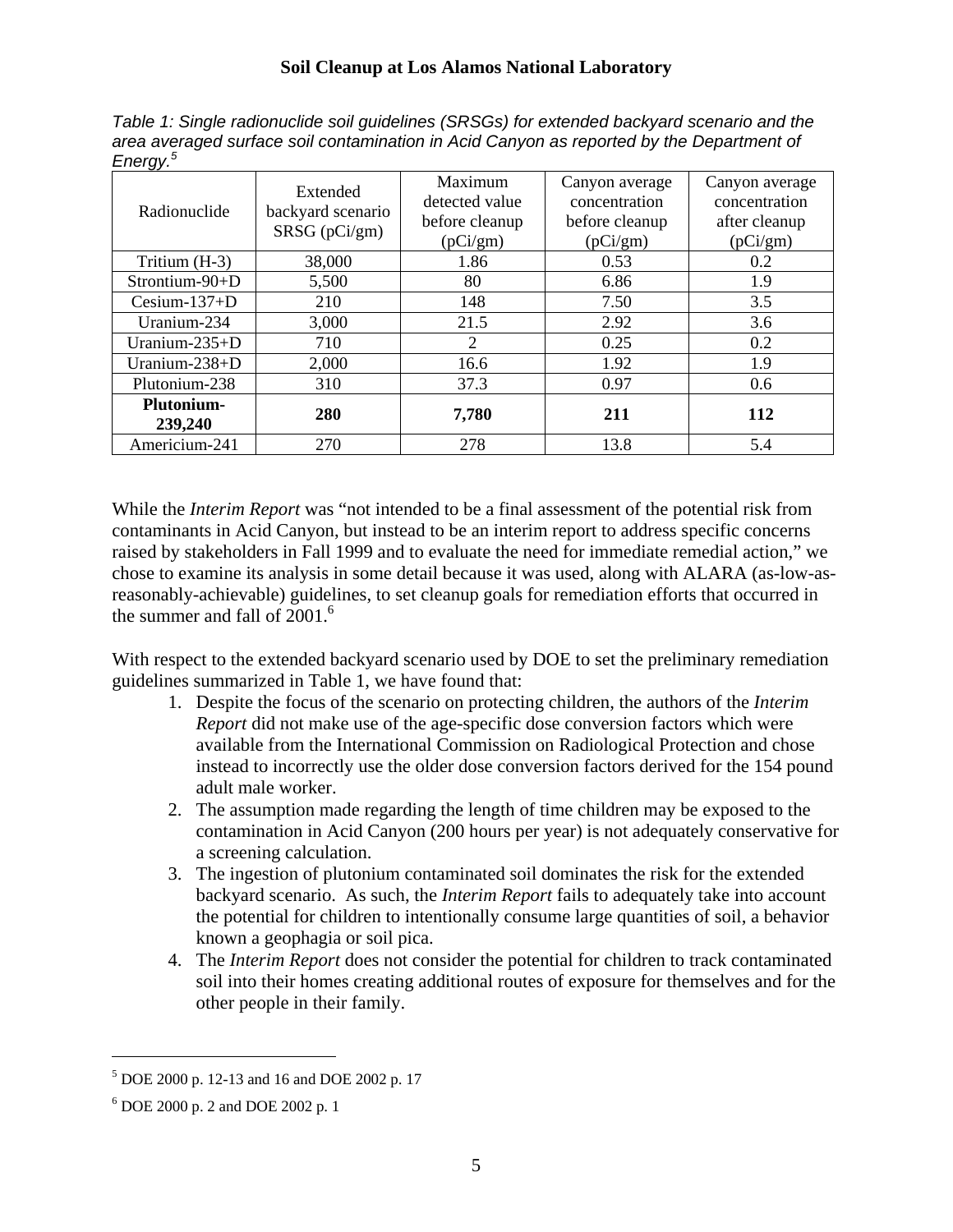5. Finally, the soil guidelines derived by Los Alamos for this scenario are about right due to the approximate canceling of over and underestimates in the *Interim Report*.

Overall, IEER's principal finding is that significant additional remediation of the South Fork of Acid Canyon will likely be required when the assessment of surface water impacts is made by DOE. We have found that the area averaged plutonium concentrations in the canyon soil are significantly larger than the values which could lead to surface water concentrations above 0.15 pCi per liter if they were present in the stream bed. The level of 0.15 pCi per liter is the current statewide surface water limit for Colorado and has been recommended by IEER and other groups for adoption by the Environmental Protection Agency as the federal drinking water limit. While we have not made specific recommendations for the final remediation guidelines for Acid Canyon in this report, we have concluded that the present level of residual contamination is likely too high by at least a factor of ten. IEER's previous recommendations for the cleanup goal at Rocky Flats (1 to 10 pCi per gram of plutonium in the soil, with the lower end of the range corresponding to the protection of drinking water onsite) is consistent with this conclusion.<sup>[7](#page-5-0)</sup>

#### **Section Two: Generally Protective Assumptions of the Interim Report**

To begin we will briefly review the decisions that were made by the authors of the *Interim Report* that we agree are generally protective of public health and have a sound basis for use in quantitative risk assessment. First and most important is their adoption of a 15 millirem per year dose limit as the standard against which compliance was judged. The authors explained their choice as follows:

The radiation dose limit of 15 mrem/yr follows proposed Environmental Protection Agency (EPA) guidelines, and is more protective of possible human health effects than the dose limit of 25 mrem/yr proposed by the US Nuclear Regulatory Commission for unrestricted use of a site (10 CFR 20, *Standards for Protection Against Radiation*) and the limit of 100 mrem/yr in US Department of Energy (DOE) Order 5400.5, *Radiation Protection of the Public and the Environment*. The dose limit of 15 mrem/year is also consistent with developing guidance from DOE/Albuquerque Operations Office.<sup>[8](#page-5-1)</sup>

The use of a 15 millirem per year dose limit rather than 25 or 100 millirem per year is a good practice for radiation protection standards which will apply to the general public and is consistent with the typical level of "acceptable risk" used in regulating other carcinogens. The use of this lower dose limit is also supported by the 2005 report from the BEIR VII Committee of the U.S. National Academy of Sciences that concluded that exposure to low-dose radiation carries even higher risks of causing cancer than was thought to be the case in 1999 when the EPA published its recommendations on radiation risks in Federal Guidance Report 13.<sup>9</sup> The fact that children are the focus of the extended backyard scenario and are also at significantly higher risk from

1

<span id="page-5-0"></span> $7$  Makhijani and Gopal 2001 p. 7-10 and 43-44

<span id="page-5-1"></span><sup>8</sup> DOE 2000 p. 5

<span id="page-5-2"></span><sup>9</sup> NAS/NRC 2005 p. 28 and EPA 1999 p. 182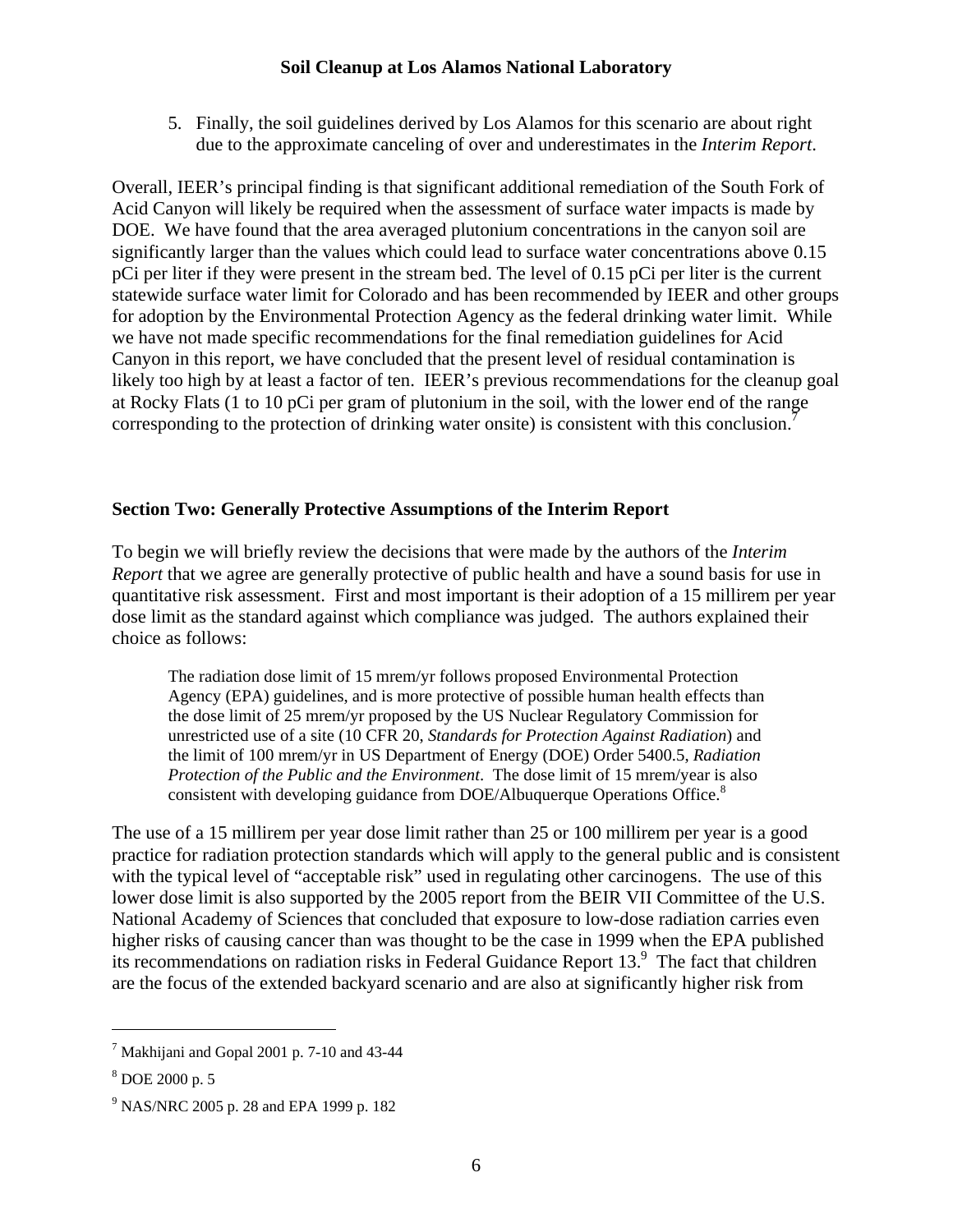radiation exposure compared to adults also supports the use of the more protective 15 millirem per year dose limit.

In addition to the 15 millirem per year dose limit from all pathways, however, it is important that all cleanup standards also include a separate sub-limit of 4 millirem per year to the maximally exposed organ from the drinking water pathway. While the drinking water pathway was not evaluated in the *Interim Report* (see section four), such a sub-limit should be generally included in all cleanup goals in order to help ensure that the most restrictive criteria in each particular case will be used to guide the overall remediation efforts. In the case of Acid Canyon, it appears very likely that meeting the surface water standard of 0.15 pCi per liter proposed by IEER will be the controlling factor behind setting the final cleanup levels and that further remediation of the canyon will be required.

Second, the authors of the *Interim Report* chose to use the EPA's recommended "upper-bound values" for the exposure factors considered in the scenarios.<sup>10</sup> The use of upper-bound values is an appropriate choice for this type of screening analysis. While we do not believe that appropriate upper-bound values were used for the amount of time children may spend playing in Acid Canyon or for the amount of soil that they may ingest, other pathways, such as inhalation, did make use of appropriately conservative assumptions. In assessments where plutonium is the major contributor to the risk, the inhalation pathway must be carefully considered due to the higher dose received from plutonium inhaled into the lung compared to the same amount of plutonium ingested (see Table 2 below). For the extended backyard scenario, the authors of the *Interim Report* made adequately conservative assumptions for the typical level of dust loading, which accounts for how much contaminated soil will be resuspended into the air, as well as for the average inhalation rate of the children playing in the canyon.<sup>11</sup> The one important exception to this conclusion regarding the inhalation pathway may be for children engaging in the intentional consumption of soil (see section three). For these children, particular care should be taken to estimate the amount of soil that that is inhaled through the nose and mouth during the close contact that will accompany the ingestion of large amounts of dirt.

#### **Section Three: Some Assumptions of the Interim Report not Adequately Protective of Public Health**

#### Doses to Children

First, despite the very specific focus of the extended backyard scenario on children, the authors of the *Interim Report* chose to use the dose conversion factors developed for a 154 pound adult male workers.<sup>12</sup> The authors justified this choice "[b]ecause dose conversion factors for

<span id="page-6-0"></span><sup>10</sup> DOE 2000 p. 6

<span id="page-6-1"></span><sup>&</sup>lt;sup>11</sup> DOE 2000 p. 8, NCRP 77 p. 42, Till et al. 2000 p. 6-2, and EPA 1997 p. 5-24

<span id="page-6-2"></span> $12$  The Reference Man model used to develop the dose conversion factors for adult worker was described by the ICRP as follows: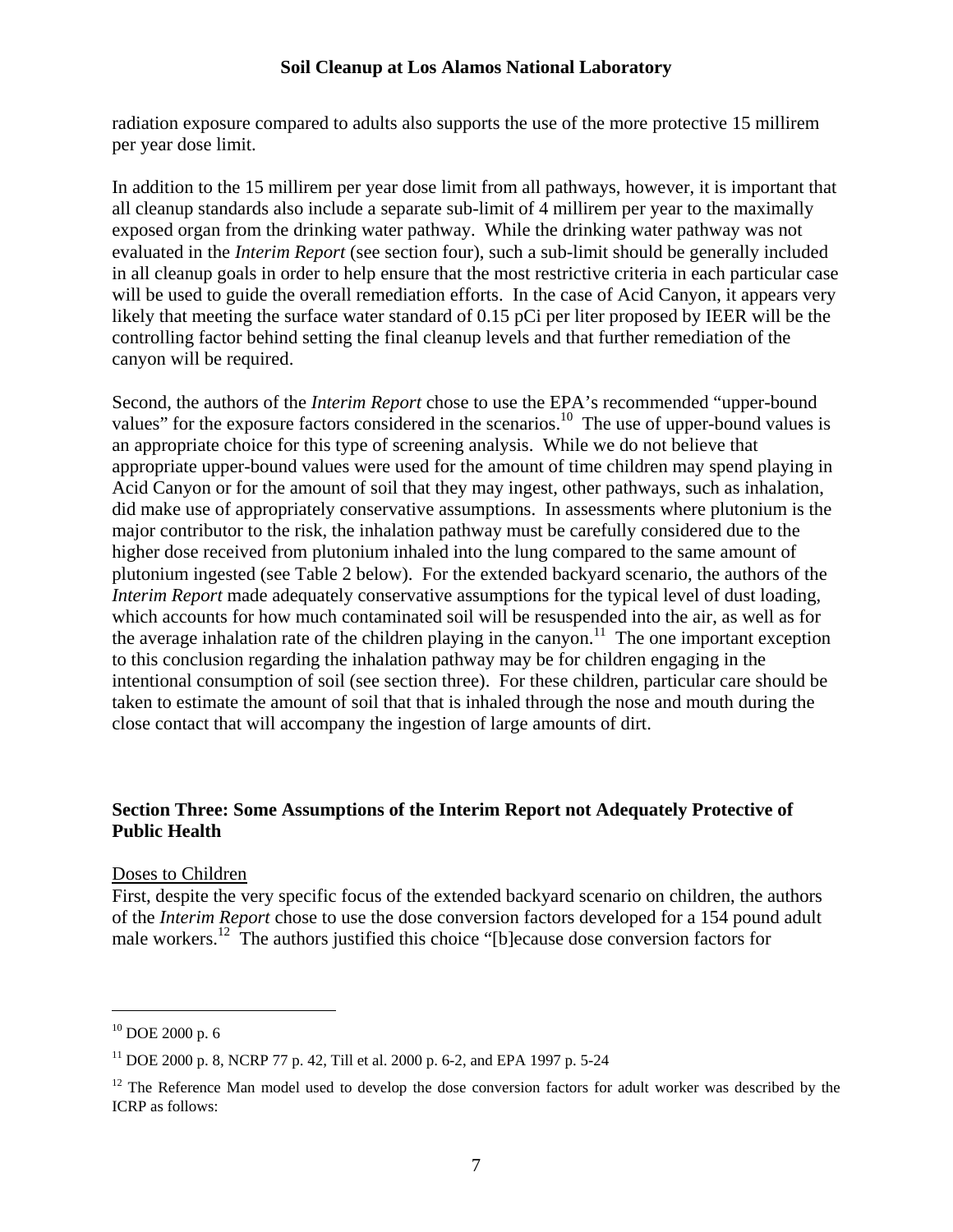populations other that adult workers have not been published by DOE."[13](#page-7-0) In discussing the potential impact of this choice, however, the author's noted that

**There are no data to estimate the dose conversion factors for children so this uncertainty must remain qualitative.** However, because of their higher metabolism it can be surmised that children are more sensitive to the carcinogenic effects of ionizing radiation than are adults. Therefore, action may be warranted at lower dose environmental concentrations of radionuclides for children than for adults.<sup>[14](#page-7-1)</sup>

When the *Interim Action Completion Report* was published in September 2002 following the remediation efforts in the canyon, the dose conversion factors for the adult male worker were still being used to evaluate doses to children in the extended backyard scenario.<sup>15</sup>

While it is true that the Department of Energy had not published its own collection of agespecific dose conversion factors, by the time the *Interim Report* was published in April 2000, the International Commission on Radiological Protection had published dose models for five different age groups that had been widely accepted by international radiation protection schemes. The ICRP efforts date back to the aftermath of the Chernobyl disaster which raised awareness within the radiation protection community of the need to accurately calculate doses to people of various ages as a result of internally deposited radionuclides. In March 1987, the Task Group on Age-dependent Dosimetry was created within the ICRP. This Task Group (later renamed the Task Group on Internal Dosimetry), along with the Task Group on Dose Calculations published a series of five ICRP reports between 1989 and 1996 that provide dose conversion factors for a number of radionuclides.<sup>16</sup> The specific age groups that were considered by the ICRP are:

3 month old (0 to 1 years old), 1 year old (1 to 2 years), 5 year old (2 to 7 years old), 10 year old (7 to 12 years old), 15 year old (12 to 17 years old), and Adult (over [17](#page-7-4) years old). $^{17}$ 

Since 2001, the ICRP has also published dose conversion factors for the embryo/fetus and for the breast fed infant.<sup>18</sup> Plutonium, the main contaminant of concern in Acid Canyon, was discussed in four of the five ICRP reports issued prior to the *Interim Report*. [19](#page-7-6) These newer age-specific

"Reference man is defined as being between 20-30 years of age, weighing 70 kg [154 pounds], is 170 cm [5 feet 7 inches] in height, and lives in a climate with an average temperature of from  $10^{\circ}$  to  $20^{\circ}$  C. He is a Caucasian and is Western European or North American in habitat and custom." [ICRP 23 p. 4]

<span id="page-7-0"></span><sup>13</sup> DOE 2000 p. 6

<span id="page-7-1"></span> $14$  DOE 2000 p. 24 (emphasis added)

<span id="page-7-2"></span><sup>15</sup> DOE 2002 p. 17

<span id="page-7-3"></span><sup>16</sup> ICRP 56, ICRP 67, ICRP 69, ICRP 71, ICRP 72 and ICRP 2005b p. A-1

<span id="page-7-4"></span><sup>&</sup>lt;sup>17</sup> ICRP 72 p. 11

<span id="page-7-5"></span><sup>&</sup>lt;sup>18</sup> ICRP 88 and ICRP 95

<span id="page-7-6"></span> $19$  ICRP 72 p. v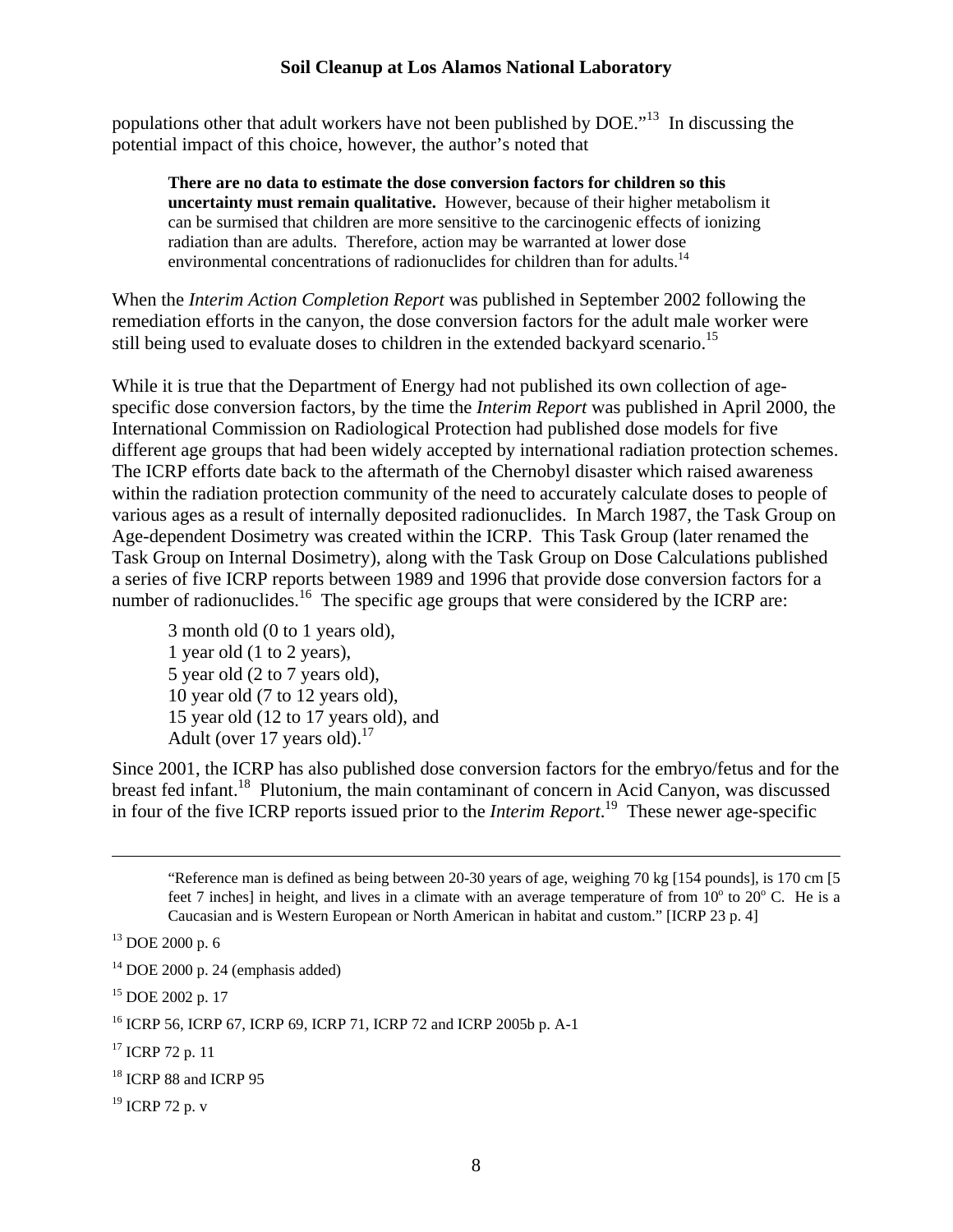dose models were rapidly accepted by the international radiation protection community. By 1996, the ICRP models had already been incorporated into the European Union's European Basic Safety Standards and the International Atomic Energy Agency's International Basic Safety Standards.<sup>20</sup> The EPA issued its own collection of age specific dose and risk factors in a 2002 CD supplement to its Federal Guidance Report 13. The dose conversion factors in this EPA database are generally the same as those of the ICRP. $^{21}$  $^{21}$  $^{21}$ 

It seems hard to justify the claims made by the authors of the *Interim Report* in 2000 that there was "no data to estimate the dose conversion factors for children" and that the values for the adult worker had to be used in the DOE analysis. It stretches credulity to believe that the authors were unaware of the ICRP's efforts, and if they were it would reflect very poorly on their competence to carry out these types of dose calculations.

In the particular case of plutonium, the author's presumption that using age-specific dose conversion factors would tend to increase the dose relative to that estimated for the adult worker turns out, in fact, to be incorrect. Table 2 summarizes the ingestion and inhalation dose conversion factors for plutonium-239 as estimated by the EPA and the ICRP.

| Table 2: Dose conversion factors for plutonium-239 as reported by the EPA in Federal      |                       |                        |                        |
|-------------------------------------------------------------------------------------------|-----------------------|------------------------|------------------------|
| Guidance Report 11 for the adult male worker and the age-specific dose conversion factors |                       |                        |                        |
| reported by the EPA in the CD Supplement to Federal Guidance Report 13. <sup>22</sup>     |                       |                        |                        |
|                                                                                           | <b>Ingestion Dose</b> | <b>Inhalation Dose</b> | <b>Inhalation Dose</b> |

|                     | <b>Ingestion Dose</b>    | <b>Inhalation Dose</b>       | <b>Inhalation Dose</b>       |
|---------------------|--------------------------|------------------------------|------------------------------|
| Age Group           | <b>Conversion Factor</b> | <b>Conversion Factor for</b> | <b>Conversion Factor for</b> |
|                     | (Sv/Bq)                  | Class $M(Sv/Bq)$             | Class $S(Sv/Bq)$             |
| 3 month old         | $4.19 \times 10^{-6}$    | $8.00 \times 10^{-5}$        | $4.27 \times 10^{-5}$        |
| 1 year old          | $4.22 \times 10^{-7}$    | $7.73 \times 10^{-5}$        | $3.85 \times 10^{-5}$        |
| 5 year old          | 3.33 x $10^{-7}$         | $6.04 \times 10^{-5}$        | $2.66 \times 10^{-5}$        |
| 10 year old         | $2.71 \times 10^{-7}$    | $4.81 \times 10^{-5}$        | $1.86 \times 10^{-5}$        |
| 15 year old         | $2.46 \times 10^{-7}$    | $4.72 \times 10^{-5}$        | $1.68 \times 10^{-5}$        |
| adult (25 year old) | $2.51 \times 10^{-7}$    | $5.01 \times 10^{-5}$        | $1.60 \times 10^{-5}$        |
| FGR 11 (adult male) | $9.56 \times 10^{-7}$    | $1.16 \times 10^{-4}$        | $8.33 \times 10^{-5}$        |

It is true than young children will receive a higher dose than a 25 year old adult within the newer dose models. However, due to changes in tissue weighting factors, different assumptions made about the behavior of plutonium in the body, and refinements in the model used to represent the respiratory system, the dose received by inhaling or ingesting plutonium has gone down from the older estimates used in the *Interim Report*. For ingestion, which is the most important pathway in the extended backyard scenario, the dose conversion factor for a 2 to 12 year old child is about three to three and a half times less than the one used in the *Interim Report*.

<span id="page-8-0"></span><sup>20</sup> ICRP 2005b p. A-1

<span id="page-8-1"></span> $^{21}$  EPA 2002

<span id="page-8-2"></span><sup>22</sup> EPA 2002 and EPA 1988 p. 151 and 177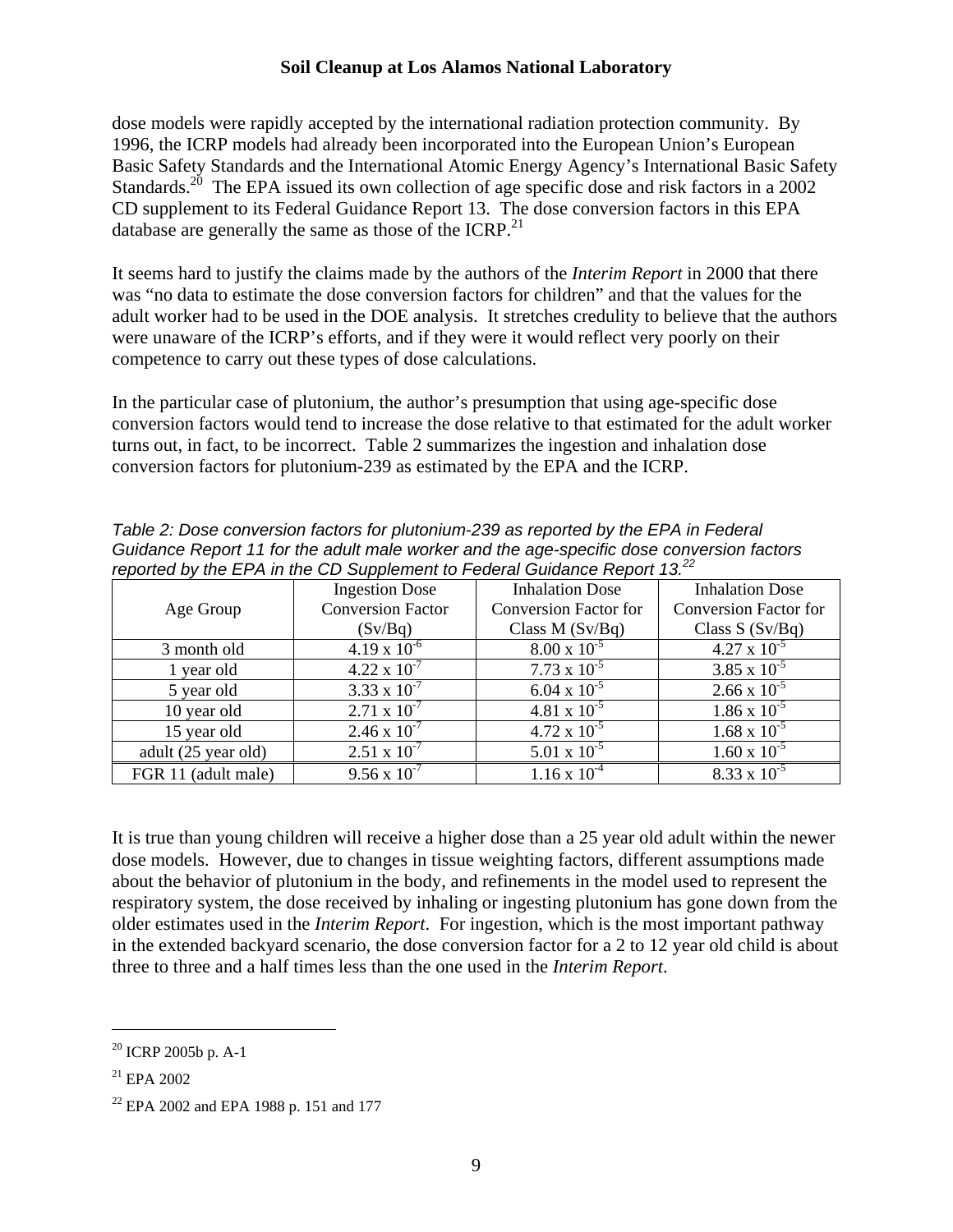While this means that the doses estimated by the DOE analysis for plutonium were, in fact, conservative in this regard they were not based on the latest available scientific information. Of potential significance in other remediation situations is the fact that for many other radionuclides, children can receive higher doses than would be estimated using the older adult male model. For example, the EPA and ICRP age-specific dose conversion factors for ingesting strontium-90 are 22 to 88 percent bigger for a 2 to 12 year old than those for the adult worker used in the *Interim Report*. [23](#page-9-0) In all future assessments, the DOE should make use of the latest available dose conversion factors that have been published by the International Commission on Radiological Protection or the Environmental Protection Agency.

Finally, for radionuclides (such as cesium-137) for which external radiation is an important exposure pathway, the estimated gamma dose should be modified to account for the smaller size of children and the fact that they often spend a greater amount of time near the ground and are thus in closer proximity to the contamination. While the effect these factors will have depends on the energy of the gamma rays, and thus on the particular radionuclide involved, the National Council on Radiological Protection has recommended scaling the external gamma dose estimated for adults by  $1.3 \pm 0.1$  to get the dose for children up to at least 12 years of age.<sup>24</sup> This type of guidance has been followed by the NRC Staff in the context of evaluating reactor decommissioning plans for the Haddam Neck plant.<sup>[25](#page-9-2)</sup>

#### Exposure Duration

Second, as discussed above, the authors of the *Interim Report* stated that they sought to use "upper-bound values" for the exposure factors in their analyses. One of the areas in which IEER does not believe that the choice made in the *Interim Report* is adequately conservative was in the length of time children were taken to play in the canyon. The authors of the *Interim Report* assumed that a child would spend 200 hours per year playing in the canyon, which would amount to approximately one hour per day for seven months of the year. They note that this assumption is "based on professional judgement, incorporating input from NMED."<sup>26</sup> However, the 95<sup>th</sup> percentile value reported by the EPA was that a child age 1 to 11 years old would spend as much as eight or nine hours in outdoor activity per day. Even focusing on just the average values, the study cited by the EPA recommendations estimated that children between two and eleven spend 2.2 hours outdoors at home and an additional 1.9 hours outdoors at parks, etc.<sup>27</sup>

The dose received by a child in the extended backyard scenario is directly proportional to the amount of time the child spends in the canyon. Thus, for a screening calculation which is meant to provide a conservative basis upon which to base the need for or adequacy of cleanup efforts, it is important to make consistent use of "upper-bound values" for all parameters, including exposure duration. The choice of an adequately conservative estimate for the length of time

<span id="page-9-0"></span><sup>23</sup> EPA 2002 and EPA 1988 p. 160

<span id="page-9-1"></span><sup>&</sup>lt;sup>24</sup> NCRP 129 p. 56-57

<span id="page-9-2"></span><sup>&</sup>lt;sup>25</sup> NRC 2003 p. 39

<span id="page-9-3"></span><sup>26</sup> DOE 2000 p. 7

<span id="page-9-4"></span><sup>27</sup> DOE 2000 p. 8, EPA 1997b p. 15-187, and EPA 2002b p. 9-48 and 9-59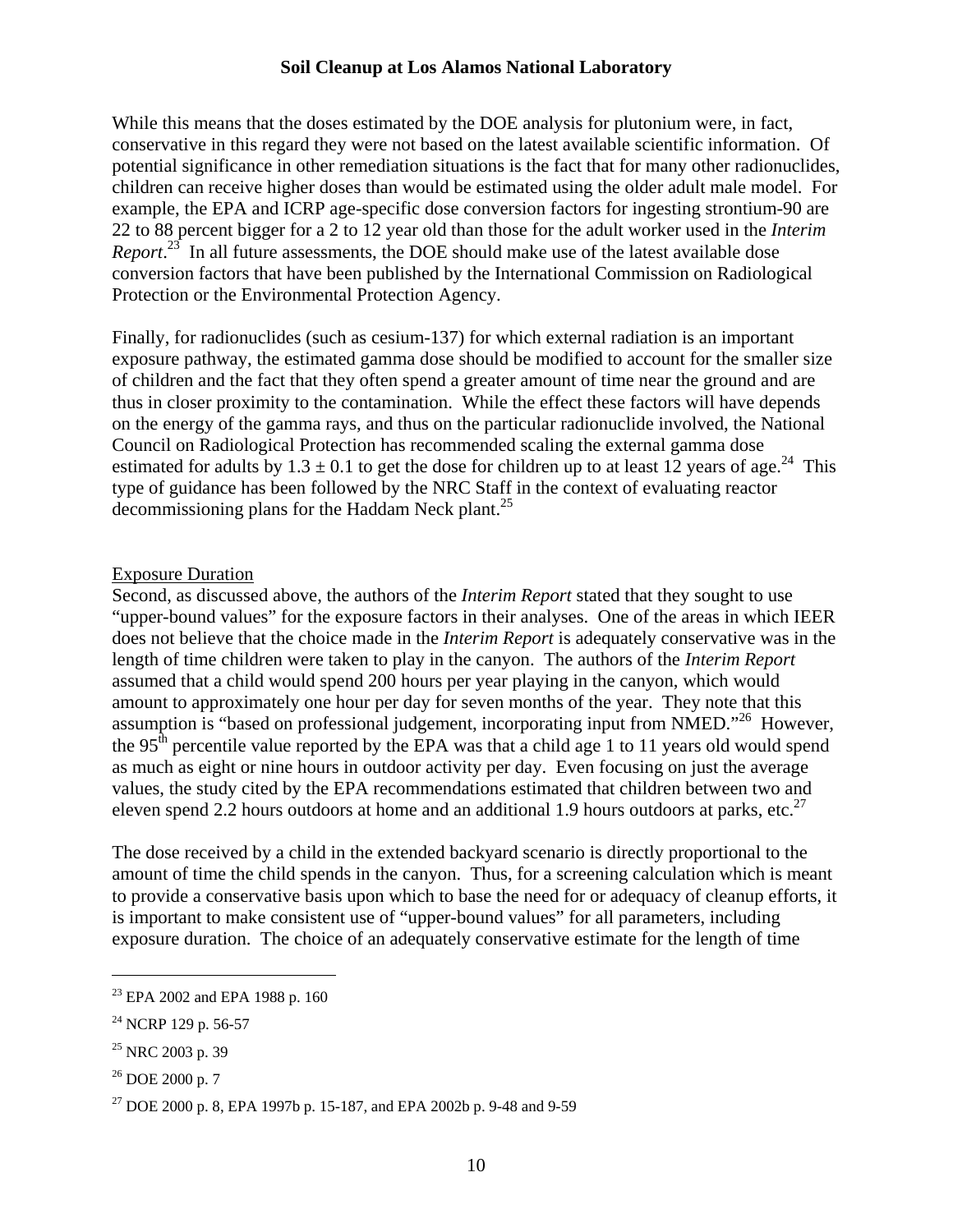children may play in the contaminated areas should be made with input from the local residential population. Based on the studies underlying the EPA recommendations, it would be likely that an exposure time of 300 to 400 hours per year would be a more appropriate screening level for the case of Acid Canyon.

#### Soil Ingestion

Third, soil ingestion is by far the most important exposure pathway in the extended backyard scenario accounting for more than 90 percent of the DOE's estimated total dose from all radionuclides present. Given its dominant role in governing the cleanup goals for Acid Canyon, it is particularly important that the soil ingestion pathway be addressed completely. The authors of the *Interim Report* start with the EPA's recommended 95<sup>th</sup> percentile soil ingestion figure of 400 milligrams per day and assume that this ingestion of soil occurs uniformly over the entire time the child spends outdoors (5.6 hours per day). The authors than calculate what the total amount of soil ingestion would be during the 200 hours the child is assumed to spend playing in the canyon. As noted above, the dose from soil ingestion will thus be directly proportional to the length of time the child is assumed to play in the canyon. From this, the authors of the *Interim Report* estimate that a child in the extended backyard scenario will consume 14.3 grams of contaminated soil over the course of a year.<sup>28</sup> However, despite the existence of a number of studies examining soil ingestion, there remain significant uncertainties both about the actual long-term rate of ingestion and about the variability between individuals and groups.<sup>29</sup> A review of studies on soil ingestion, published in *Health Physics* following the publication of the EPA's *Exposures Factor Handbook*, recommended using a 95<sup>th</sup> percentile value for soil ingestion for a suburban lifestyle which was more than four times higher than the  $95<sup>th</sup>$  percentile value recommended by the EPA.<sup>30</sup>

More important than the uncertainties in the estimated amount of routine soil ingestion, is the issue of how the critical group in the *Interim Report* is defined. In conducting risk assessments, once the exposure scenarios are generally defined, the next step is to identify a group of individuals that are expected to receive the highest doses and that is also "small enough to be relatively homogenous with respect to age, diet and those aspects of behaviour that affect the doses received.<sup>331</sup> As noted by the International Commission on Radiological Protection in its draft 2005 recommendations

Such a group is chosen to be representative of the most highly exposed individuals as a result of the source. Its characteristics should be derived from the mean of a homogeneous and sustainable group. Additionally, it is important that the habits used in calculating the dose to the individuals are the average habits in the critical group and not the habits of a single extreme individual. The critical group may, however include some

<span id="page-10-0"></span><sup>28</sup> DOE 2000 p. 8

<span id="page-10-1"></span><sup>&</sup>lt;sup>29</sup> EPA 1997 p. 4-20, Simon 1998 p. 659, and Royal Society 2002 Annexe C p. 2-3

<span id="page-10-2"></span><sup>30</sup> Simon 1998 p. 661-663

<span id="page-10-3"></span> $31$  ICRP 26 p. 17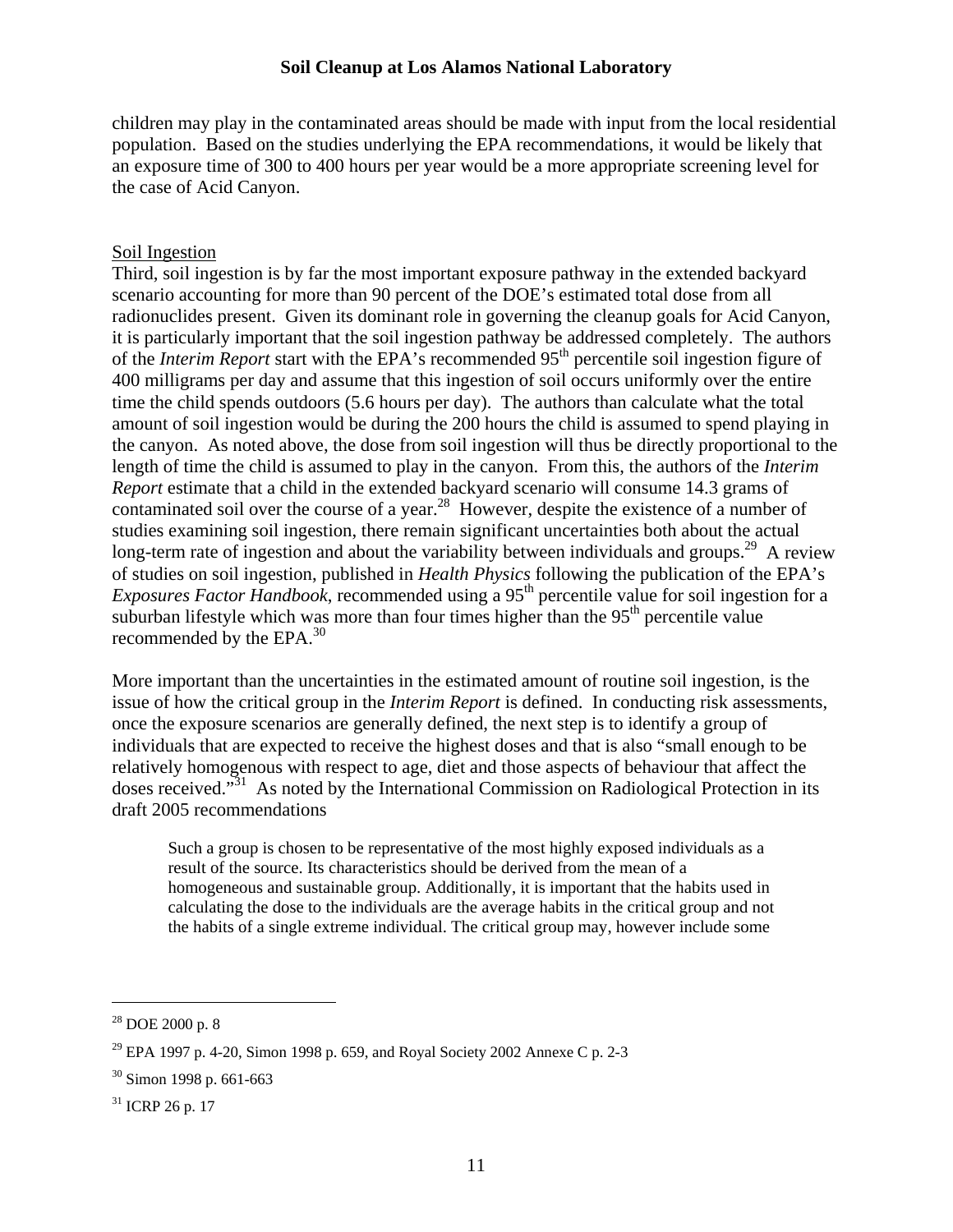individuals with extreme or unusual habits and should be selected such that all relevant habits are taken into account.<sup>[32](#page-11-0)</sup>

In the draft foundation document on dose calculations supporting these recommendations, the ICRP reiterated that, when conducting probabilistic assessments, "[c]are must be used to include all hypothetical individuals whose dose could possibly be representative of persons receiving the highest dose, including extremes."<sup>33</sup> The ICRP went on to conclude that

Close attention must be paid to suggestions from members of the public of existing or likely exposure situations that might reflect extremes in the population…. If it can be shown that such a pathway, in combination with other exposure, is likely to affect a few tens of persons and elevate their doses above the dose constraint, then a revision of the analysis must be undertaken. If such a homogeneous group is found to exist above the dose constraint, then the mean dose to this group becomes the basis for compliance.<sup>[34](#page-11-2)</sup>

In the case of soils contaminated with actinides such as plutonium-239 and where children are likely to play or otherwise come into close contact with the soil, particular care must be taken to ensure that the critical group includes the potential for the intentional ingestion of large quantities of soil[.35](#page-11-3) If a significant number of children are ultimately determined to be expected to exhibit this kind of behavior, than it must be included in the underlying definition of the critical group against which compliance should be judged.

Geophagia, the intentional ingestion of large quantities of soil, has been documented for centuries and is commonly viewed as a particular manifestation of a behavior known as pica which is the intentional ingestion of all non-food stuffs such as paint, string, and soil. It has been found to occur across "geographic, ethnic and cultural boundaries" and has "been noted not to be a rare event."<sup>36</sup> In its 1985 Superfund Guidance, the EPA acknowledged that short term soil ingestion well above the typical  $95<sup>th</sup>$  percentile are possible and recommended that risk assessments consider potential exposures of 5 grams per day.<sup>37</sup> In studies of lead poisoning in children, the intentional ingestion of soil and paint chips is commonly viewed as playing a significant role. [38](#page-11-6) In their 1997 *Exposure Factors Handbook*, the EPA concluded that "it can be assumed that the incidence rate of deliberate soil ingestion behavior in the general population is low." However, the EPA went on to note that "the prevalence of pica behavior is not known" and that due to the short time period over which children have so far been studied, "[i]t is plausible that many children may exhibit some pica behavior if studied for longer periods of time."<sup>39</sup> As summarized by Calabrese et al.

<span id="page-11-0"></span><sup>32</sup> ICRP 2005 p. 44

<span id="page-11-1"></span><sup>33</sup> ICRP 2005b p. 17

<span id="page-11-2"></span><sup>34</sup> ICRP 2005b p. 18

<span id="page-11-3"></span><sup>35</sup> Simon 1998 p. 656

<span id="page-11-4"></span><sup>36</sup> Simon 1998 p. 649 and 659

<span id="page-11-5"></span> $37$  Calabrese et al. 1997

<span id="page-11-6"></span><sup>38</sup> Mielke and Reagan 1998

<span id="page-11-7"></span><sup>39</sup> EPA 1997 p. 4-18 and 4-20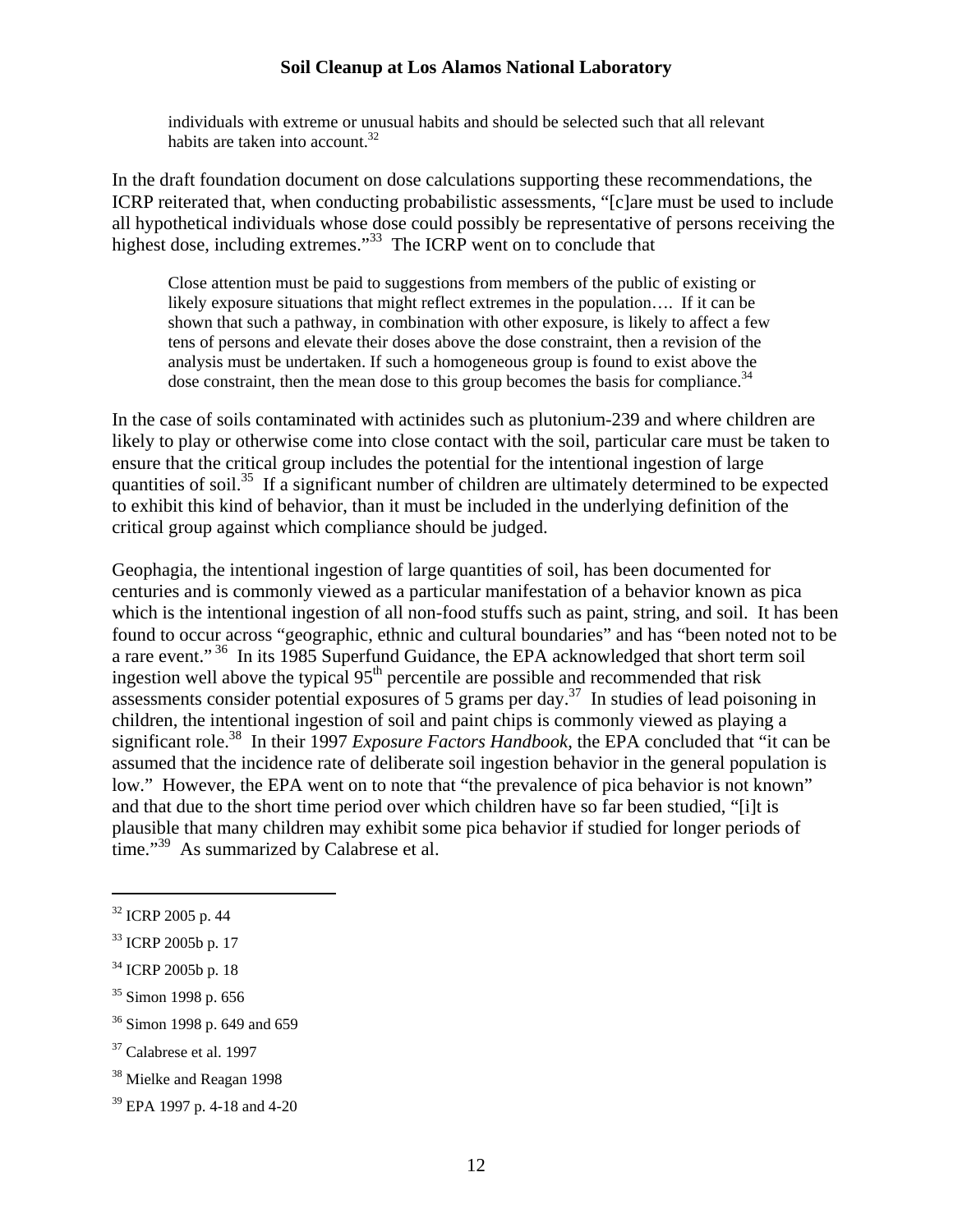Realistic estimates of soil pica are problematic. Estimating the frequency, magnitude, variability, and duration of soil pica has not been the object of extensive research. In the course of three soil ingestion studies, we have observed unambiguous soil pica in two children…. These data suggest that soil pica may vary considerably both between and within individuals and are consistent with observations that generalized pica behavior is common in normal children, but may be more prevalent and of longer duration in mentally retarded children.

…The findings also support the hypothesis that there is considerable interindividual variation with respect to soil pica frequency and magnitude. Thus, for the majority of children, soil pica may occur only on a few days of the year, but much more frequently for others. If soil pica is seen as an expected, although highly variable, activity in a normal population of young children, rather than an unusual activity in a small subset of the population, its implications for risk assessment become more significant.<sup>[40](#page-12-0)</sup>

Estimates for the amount of soil that a pica child might intentionally ingest carry even greater uncertainties than estimates of routine ingestion. Accurately estimating the amount of soil ingestion requires "extensive knowledge of the living conditions and cultural attitudes of the population of interest.["41](#page-12-1) Generally, however, the assumptions that have been made are that a child experiencing pica will consume between 5 and 10 grams per day. This has been the assumption adopted by risk assessments and recommendations of the Environmental Protection Agency, the Centers for Disease Control, and the Agency for Toxic Substances and Disease Registry.<sup>42</sup> In 1997, the EPA officially recommended the use of 10 grams per day as the ingestion rate for a pica child.<sup>43</sup> However, smaller estimates (one to five grams per day) and larger estimates (26 to 85 grams per day) have been considered by other sources.<sup>44</sup> For the purposes of screening calculations in which soil ingestion in a major pathway, an acute exposure from the consumption of at least 30 to 40 grams of soil per year, occurring on a small number of days, should be considered in addition to the chronic exposure from routine, inadvertent soil ingestion.

Finally, given that intentional soil ingestion events are most likely to be short-term, acute exposures, the inhomogeneous distribution of the radionuclide contamination should be considered in estimating the potential impact of pica events. This is particularly true for transuranic elements which are known to result in highly inhomogeneous contamination patterns from studies of fallout around Chernobyl and the Marshall Islands.<sup>45</sup> In the case of Acid Canyon, for example, there were hot-spots with a combined area of 50  $m^2$  (4.5 percent of the contaminated land in the canyon) which had an average plutonium-239 concentration of 2,740

<span id="page-12-0"></span><sup>40</sup> Calabrese et al. 1997

<span id="page-12-1"></span> $41$  Simon 1998 p. 659

<span id="page-12-2"></span><sup>42</sup> EPA 1997 p. 4-20 and Simon 1998 p. 661

<span id="page-12-3"></span><sup>43</sup> EPA 1997 p. 4-20 and 4-25

<span id="page-12-4"></span> $44$  Simon 1998 p. 661-663 and Royal Society 2002 Annexe C p. 4

<span id="page-12-5"></span><sup>45</sup> Simon 1998 p. 666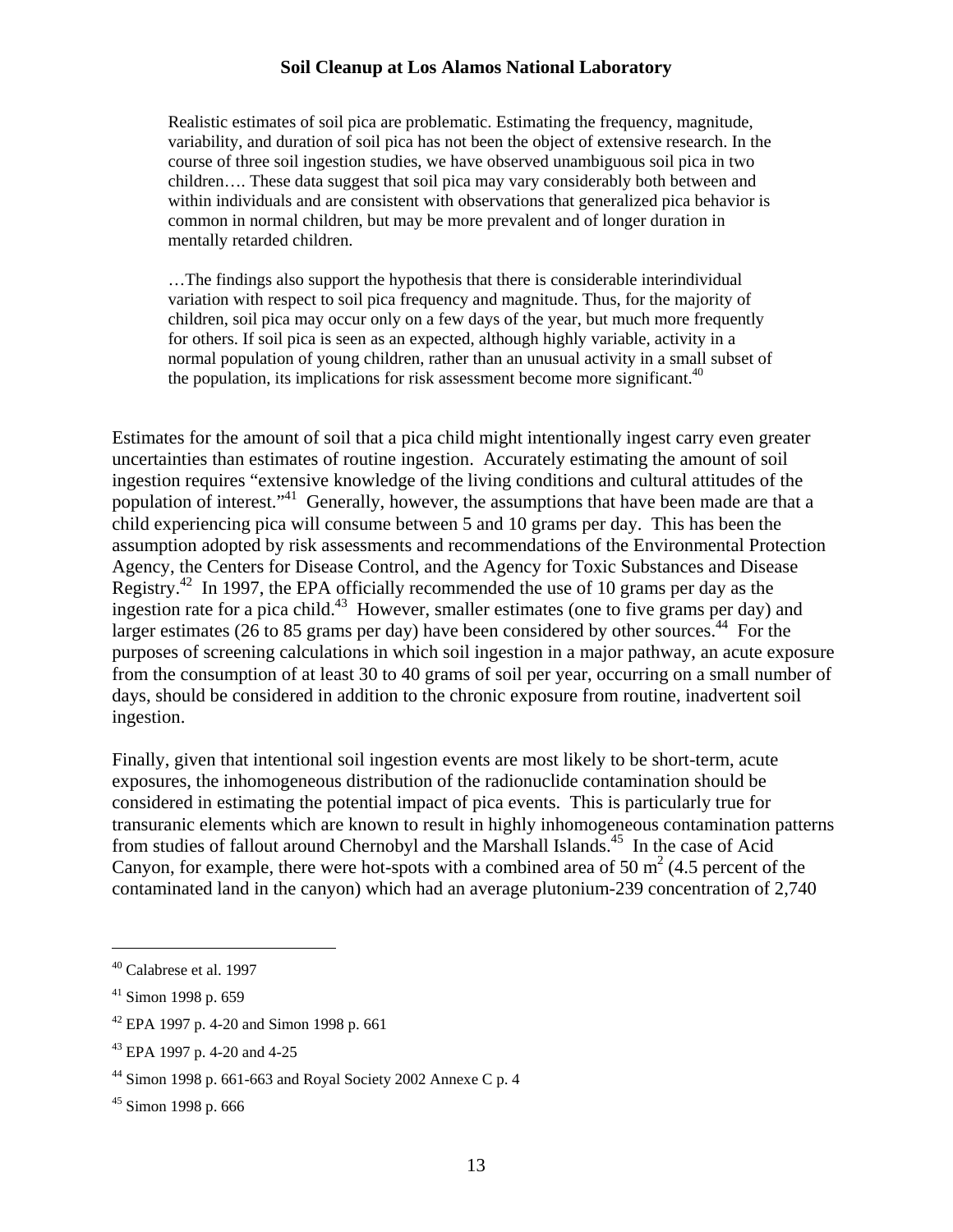pCi per gram.<sup>46</sup> A single pica event in which a child consumed 10 grams of soil from these hotspots would have alone resulted in a dose greater than 25 millirem. Although no mention was made of the potential for such acute doses from pica, these two areas of contamination were subsequently removed during the summer and fall of 2001 as part of attempts to maintain doses as low as reasonably achievable.<sup>47</sup> While both the probability and the consequences of acute exposures need to be considered in risk assessments, the potential for pica children consuming large amounts of the most heavily contaminated soils should be addressed in the process of setting the final remediation guidelines. In the case of Acid Canyon, the application of other criteria lead to a cleanup level that does not pose a radiologically significant threat from acute soil ingestion of plutonium, but this may not always be the case for other sites or for other radionuclides.[48](#page-13-2)

#### Transported Soil as a Potential Exposure Potential Pathway

Our fourth concern with the extended backyard scenario relates to the fact that it does not consider what may be a potential pathway of exposure, namely the fact that children may track contaminated soil into their homes. This type of pathway has been noted by the EPA and ATSDR in some cases for exposures to lead, mercury, arsenic, polychlorinated biphenyls (PCBs), and other toxic chemicals[.49](#page-13-3) In addition to increasing the exposure of the older children who tracked in the soil, this pathway creates the possibility that infants at home could be exposed despite never traveling to the canyon if they have older siblings who play there. This potential exposure pathway may be important to consider because the ingestion dose conversion factor for infants is more than four times larger than the dose conversion factor used in the *Interim Report* (see Table 2) and infants have heightened hand-to-mouth behavior and spend much of their time in contact with furniture or the floor which can bring them into increased contact with contaminated dust.

Typical household dust is made up of a mixture of soil from outdoors, paint, plaster, biological material such as dead skin, and other materials. What fraction of household dust is dirt from outside is highly variable and depends on a variety of site specific factors. For example, three different studies estimated the fraction of soil in household dust to be 14 to 15 percent, 30 to 40 percent, and 75 to 100 percent respectively.<sup>50</sup> Significant variations have been found from one contaminant to another and from one house to the next. For example, one of the most heavily studied contaminants with respect to soil ingestion is lead. Estimates for the amount of lead in household dust that is attributable to soil from outside range from 20 to 95 percent. Some studies found the level of indoor lead to be associated with the level of lead outdoors while other studies found no such correlation. In light of these uncertainties, the EPA's Integrated Exposure Uptake

 $\overline{a}$ 

<span id="page-13-3"></span>49 EPA 1999c, EPA 2005, ATSDR 1994, ATSDR 1998, and ATSDR 2002

<span id="page-13-0"></span><sup>46</sup> DOE 2000 p. 16

<span id="page-13-1"></span><sup>47</sup> DOE 2002 p. 1 and 17

<span id="page-13-2"></span> $48$  For example, the consideration of a child ingesting 30 to 40 grams of soil would lower the single radionuclide soil guidelines for uranium-234, uranium-238, and strontium-90 reported in the *Interim Report* for the extended backyard scenario. Even these modified cleanup guidelines, however, would be far above the levels of contamination reported as measured in the canyon. [DOE 2000 p. 16 and DOE 2002 p. 17]

<span id="page-13-4"></span> $50$  Wong et al. 2000 p. 443 and Royal Society 2002 Annexe C p. 1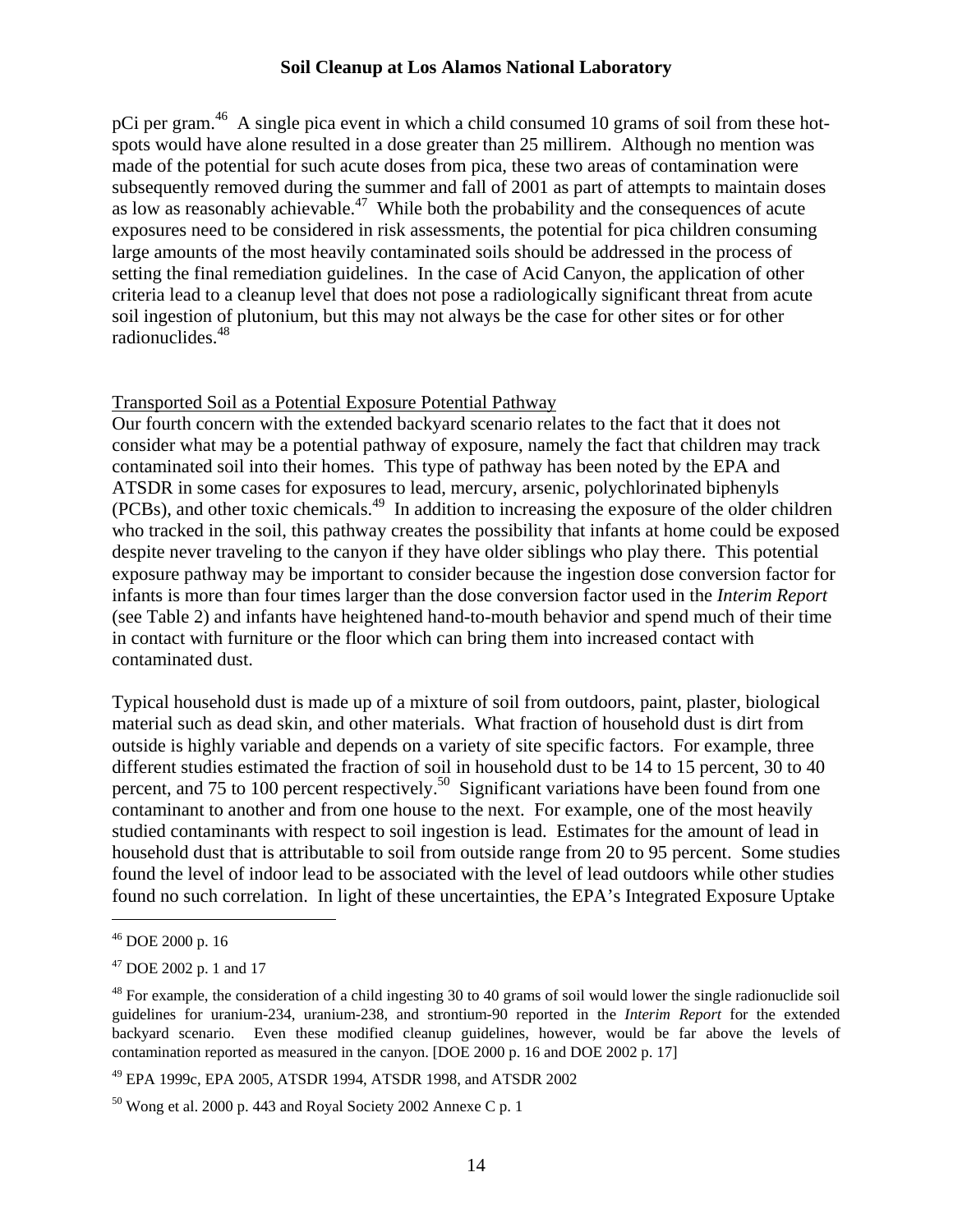Biokinetic Model for Lead in Children makes the default assumption that 70 percent of dust is made up of dirt from outside.<sup>51</sup> In its assessment of the health risks from depleted uranium munitions the UK Royal Society made a similar assumption and concluded that "a value of 75% [of household dust being soil from outside] would seem appropriate, even though this is almost certainly cautious in many cases."[52](#page-14-1)

In addition, when dealing with the transfer of contamination from outside to inside, there are a number of factors that may act to enhance the concentration of contaminants in dust. These factors include the fact that there are fewer ways for contaminants on household dust to degrade or be transported away compared to outdoors, the fact that carpets can act to store dust over long times, and the fact that some dust is derived from biological material such as molds and fungi that can act to bioaccumulate certain contaminants.<sup>53</sup> Studies of these effects, however, have shown significant variability. For example one study found no significant enhancement of lead indoors but did find an enhancement of copper on household dust.<sup>54</sup> Another study, however, found significantly higher concentration of "lead, cadmium, antimony and mercury" in household dust compared to either street dust or garden soil, but found the opposite trend for "aluminum, barium and thallium."[55](#page-14-4) A third study found the levels of arsenic and lead to be higher indoors than outdoors for residences on or near fruit orchards which had used lead arsenate insecticide, and concluded that this enhancement was associated with soil having been tracked in from outside.<sup>56</sup> The lack of any generally applicable rules regarding the possible correlation between indoor and outdoor contaminant levels makes it difficult to make any generic assumptions which can be used in risk assessments. In order to determine if this potential pathway is of importance in such cases as Acid Canyon, measurements in and around local residences will be required.

In performing these measurements, one additional complication that must be dealt with is the issue of pets. Studies have found that elevated levels of lead in children correlate with elevated levels of lead in their pets. While it is not fully understood if the pets are a route of exposure or not, it has been noted that "houses that had dogs and cats appeared to have a higher level of metals" and that "[t]his may due in part to the fact that pets usually bring in dust from outdoors" given that "[t]hey stay close to the ground… and spend most of their time playing with dirt or dust.<sup>"57</sup> In addition, pets may increase a child's access to soil for either ingestion or inhalation "by digging or by accumulating soil and dust in their fur."[58](#page-14-7) The choice of sampling locations should take note of the existence of pets and whether they can go outdoors in order to establish any potential impact they may have on the importance of this exposure pathway.

1

<span id="page-14-0"></span><sup>51</sup> Wong et al. 2000 p. 443 and Rasmussen, Subramanian, and Jessiman 2001 p. 126 and 136

<span id="page-14-1"></span><sup>52</sup> Royal Society 2002 Annexe C p. 1

<span id="page-14-2"></span><sup>53</sup> Tong 1998 p. 130, Wong et al. 2000 p. 443-444, and Rasmussen, Subramanian, and Jessiman 2001 p. 137

<span id="page-14-3"></span><sup>54</sup> Tong 1998 p. 123

<span id="page-14-4"></span><sup>55</sup> Rasmussen, Subramanian, and Jessiman 2001 p. 130

<span id="page-14-5"></span><sup>56</sup> Wolz et al. 2003 p. 293, 296-297

<span id="page-14-6"></span><sup>57</sup> Wong et al. 2000 p. 447 and 449 and Tong 1998 p. 128-129

<span id="page-14-7"></span><sup>58</sup> Wong et al. 2000 p. 444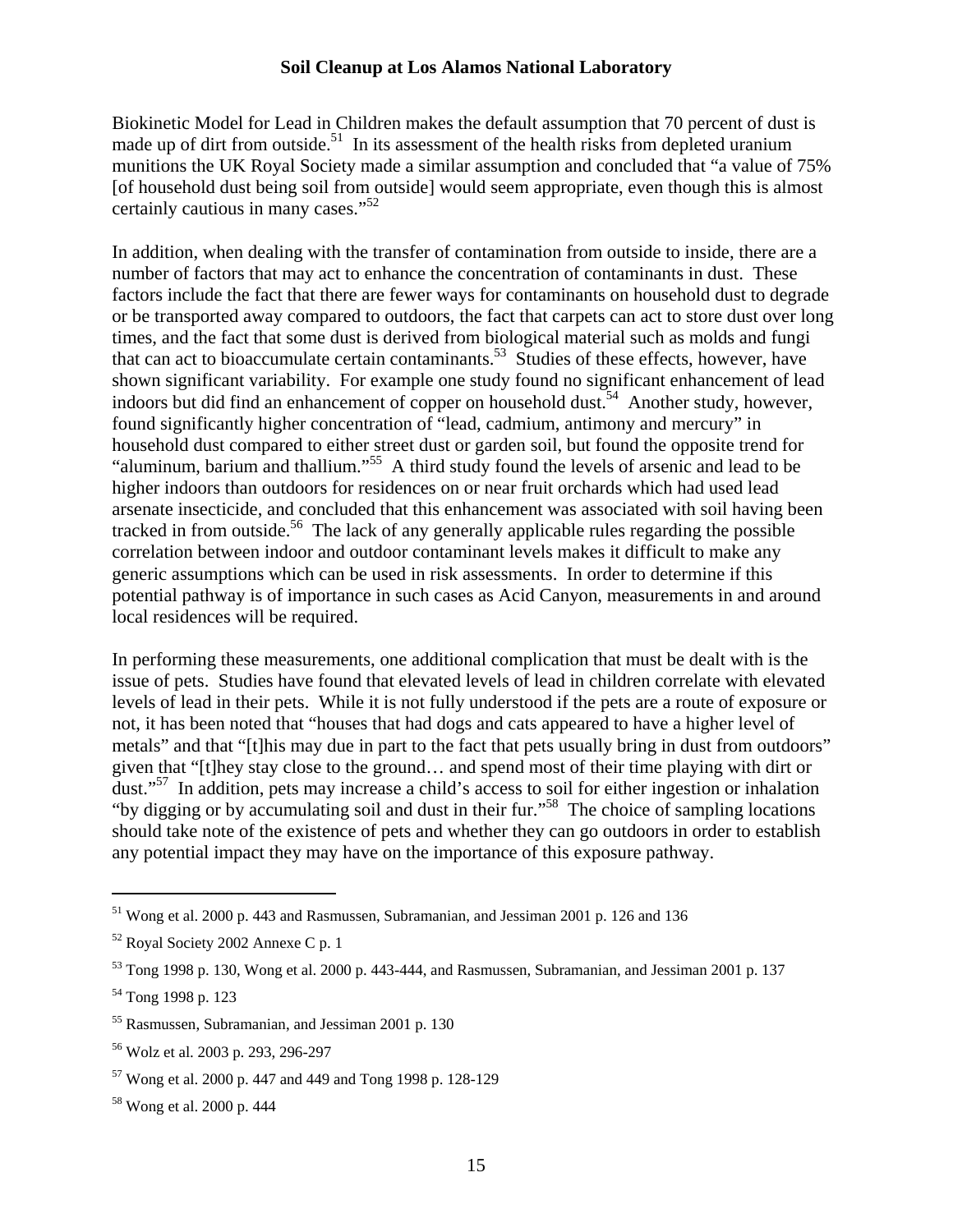#### **Section Four: Surface Water Assessment**

The scope of the *Interim Report* explicitly excluded an analysis of "[w]ater-related exposure pathways" due to "the lack of surface water data from Acid Canyon."<sup>59</sup> The authors went on to note that the assessments of "risk from contamination in surface water are pending further data analysis and interpretation."<sup>60</sup> When this assessment of potential surface-water impacts is carried out it will be important that it consider the most up to date science on plutonium health risks. As detailed in the IEER report *Bad to the Bone: Analysis of the Federal Maximum Contaminant Levels for Plutonium-239 and Other Alpha-Emitting Transuranic Radionuclides in Drinking Water*, the science underlying the current drinking water limit for gross alpha-activity (which would include plutonium activity) is more than four decades old and is no longer a satisfactory basis for the protection of public health. IEER has recommended reducing the concentration limit for plutonium and other long-lived alpha emitting transuranic elements from its current value of 15 pCi per liter to 0.15 pCi per liter. IEER and other groups have requested that the EPA take this information into account as part of their 2006 review of the Safe Drinking Water Act standards, and the EPA has agreed to consider the findings of the IEER report.<sup>61</sup> Of particular significance in the present case, we note that the State of Colorado has already adopted a 0.15 pCi per liter state-wide surface water standard for plutonium.<sup>62</sup> We also note that New Mexico governor Bill Richardson has written to the EPA and encouraged them to lower the allowable limit for plutonium in drinking water along the lines recommended by IEER. $^{63}$  $^{63}$  $^{63}$ 

To illustrate the potential significance of the surface water impacts from the known contamination in Acid Canyon, we considered the typical levels of plutonium in stream sediment that would lead to an equilibrium concentration of 0.15 pCi per liter in the surface water. Table 3 summarizes our results using typical values of the partition coefficient for plutonium for various soil types.

| Table 3: Concentrations allowable in the stream sediment for different soil types in order to  |  |
|------------------------------------------------------------------------------------------------|--|
| maintain the equilibrium concentration of the surface water below the 0.15 pCi per liter limit |  |
| recommended by IEER. <sup>64</sup>                                                             |  |

| Partition Coefficient $(K_d)$   | Plutonium concentration in | Plutonium Concentration in |  |
|---------------------------------|----------------------------|----------------------------|--|
|                                 | water $(pCi/L)$            | sediment $(pCi/gm)$        |  |
| 550                             | 0.15                       | 0.083                      |  |
| (geometric mean value for sand) |                            |                            |  |
| 2,000                           | 0.15                       | 0.30                       |  |
| (ResRad default value)          |                            |                            |  |
| 5,100                           | 0.15                       | 0.77                       |  |
| (geometric mean value for clay) |                            |                            |  |

<span id="page-15-0"></span><sup>59</sup> DOE 2000 p. 6

<span id="page-15-1"></span><sup>60</sup> DOE 2000 p. 25

<span id="page-15-2"></span> $61$  Makhijani 2005 p. 6-9 and Blette 2005

<span id="page-15-3"></span> $62$  Makhijani 2005 p. 21 and Colorado Reg. 31, 2005/08/08 p. 25 and 64

<span id="page-15-4"></span><sup>63</sup> Richardson 2005

<span id="page-15-5"></span><sup>64</sup> EPA 1999b p. 2.16 and Yu et al. 2001 p. E-9 to E-13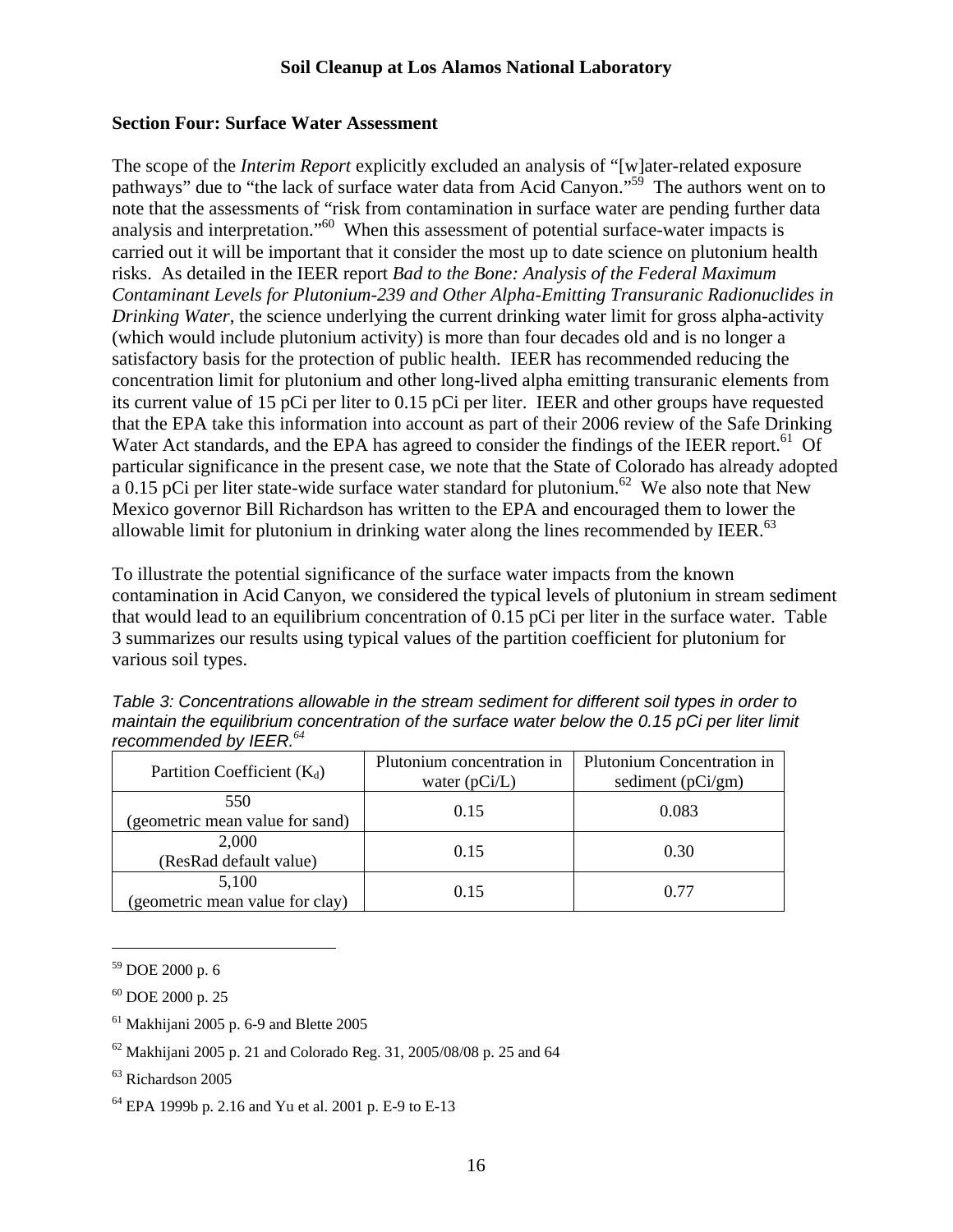Given that the average concentration of plutonium-239 in the canyon's soil as reported by the DOE, even after the remediation that took place in 2001, was 112 pCi per gram, the potential for this contamination to adversely affect the surface water is clear. The issue of the impact of residual plutonium in the soil on surface and ground water at the Los Alamos site must be carefully addressed by the DOE in all aspects of waste management and cleanup activities. No remediation guideline should be accepted that would not maintain the concentration of all longlived alpha emitting transuranic elements in both surface and ground water below the limit of 0.15 pCi per liter. In the specific case of Acid Canyon, the requirement to protect the surface water will almost certainly be a more restrictive criterion than the extended backyard scenario, and will thus likely determine the final remediation goals for this location.

#### **Section Five: Conclusion**

In summarizing the results of the *Interim Report*, the authors concluded that

Although we did not perform a quantitative uncertainty analysis on these parameters it is highly likely that actual doses would be less than those calculated in this evaluation because upper end exposure assumptions were made for key parameters (like exposure time). $65$ 

However, we have found that both for the question exposure duration and for the issue of intentional soil ingestion, the *Interim Report* is not adequately conservative. While the appropriate upper-bound estimate for the length of time children may spend playing in the canyon should ultimately be guided by input from local residents as well as expert judgment, values from 50 to 100 percent longer than those used in the *Interim Report* seem reasonable based on existing EPA guidance. In addition, the value of 14.3 grams per year used for the total amount of contaminated soil that a child might consume may be less than the amount of soil consumed by a pica child in a single event in some instances.<sup>66</sup> In cases such as Acid Canyon, where soil ingestion dominates the risks, the critical group should consist of children who will display pica behavior in addition to the inadvertent soil ingestion considered by the authors of the *Interim Report*. Using current EPA recommendations, a reasonable value for these acute exposures would likely be on the order of 30 to 40 grams for exposures lasting a few days per year. Finally, a voluntary measurement program should be conducted in the local communities to gauge the potential radiological significance, if any, of children tracking contaminated soil into their homes.

While not addressed by the *Interim Report*, we have found that considerations of plutonium's impact on the surface water in Acid Canyon is likely to lead to a far more restrictive cleanup criteria than the extended backyard scenario used to guide the 2001 remediation efforts. Information on the level of plutonium contamination that may impact the surface water is not available in the *Interim Report*, however, the levels of contamination remaining the soil of Acid

1

<span id="page-16-0"></span><sup>65</sup> DOE 2000 p. 24

<span id="page-16-1"></span><sup>66</sup> Calabrese et al. 1997 and Royal Society 2002 Annexe C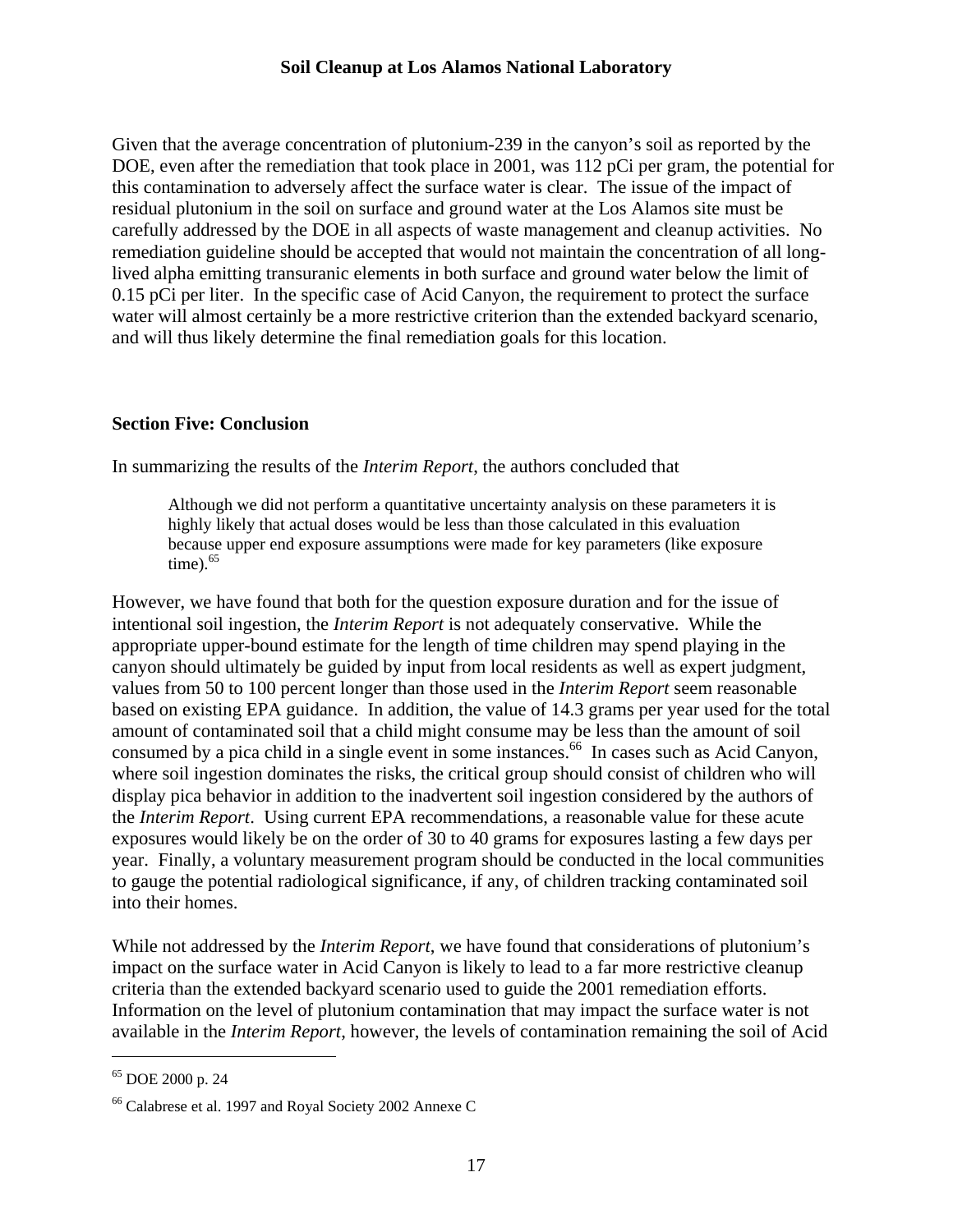Canyon are likely to be too high by at least a factor of ten if the amount of plutonium and other transuranic elements in the surface water is to be maintained below 0.15 pCi per liter over the long term. This concentration is the current statewide surface water limit for Colorado, and has been recommended by IEER and other groups for adoption by the EPA as the federal drinking water limit. While we have not proposed specific remediation guidelines for Acid Canyon pending further assessment by the Department of Energy, we note that IEER has previously recommended setting a cleanup goal at Rocky Flats of between 1 and 10 pCi per gram of transuranic elements in the soil with the lower end of the range corresponding to the protection of drinking water onsite[.67](#page-17-0) This recommendation is consistent with our expectations for the level of residual contamination that will ultimate be set for Acid Canyon.

<span id="page-17-0"></span> $67$  Makhijani and Gopal 2001 p. 7-10 and 43-44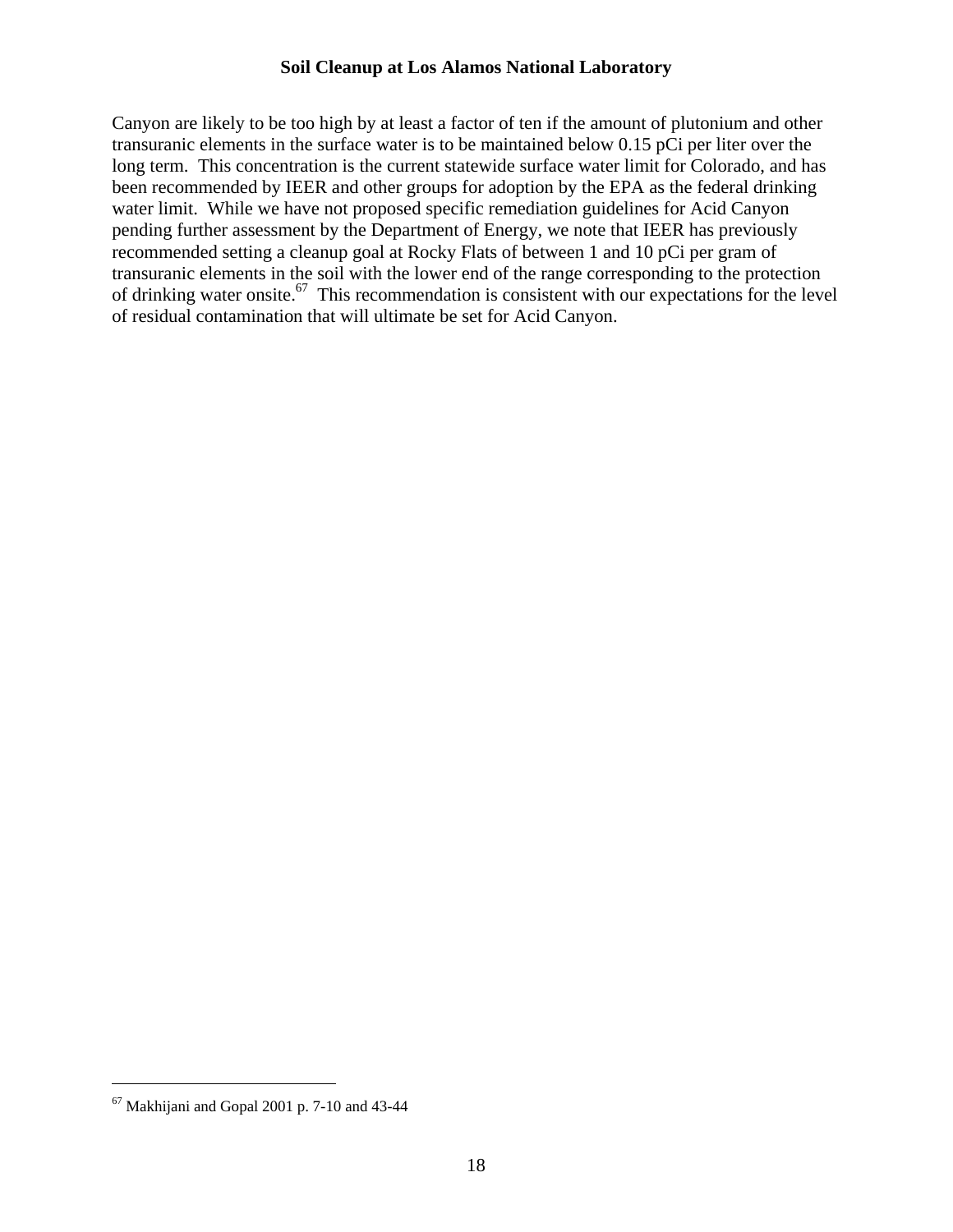### **References:**

| <b>ATSDR 1994</b>                  | Agency for Toxic Substances and Disease Registry. Petitioned Public Health<br>Assessment: E.I. Du Pont De Nemours, Pompton Lakes, Passaic County, New Jersey.<br>[Atlanta: ATSDR, c1994] On the Web at<br>http://www.atsdr.cdc.gov/HAC/PHA/dupontpompton/eid_p3.html                                                                                                                                                                                                                                                                                            |
|------------------------------------|-----------------------------------------------------------------------------------------------------------------------------------------------------------------------------------------------------------------------------------------------------------------------------------------------------------------------------------------------------------------------------------------------------------------------------------------------------------------------------------------------------------------------------------------------------------------|
| <b>ATSDR 1998</b>                  | Agency for Toxic Substances and Disease Registry. Health Consultation: Cornell<br>Dubilier Electronics Incorporated, South Plainfield, Middlesex County, New Jersey.<br>[Atlanta: ATSDR, c1998] On the Web at<br>http://www.atsdr.cdc.gov/HAC/PHA/cornell2/cor_p1.html.                                                                                                                                                                                                                                                                                         |
| <b>ATSDR 2002</b>                  | Agency for Toxic Substances and Disease Registry. Public Health Assessment: Poles,<br>Incorporation Wood Treatment Facility. Oldtown, Bonner County, Idaho. [Atlanta:<br>ATSDR, c2002] On the Web at<br>http://www.atsdr.cdc.gov/HAC/PHA/polespha/pol_p2.html                                                                                                                                                                                                                                                                                                   |
| Blette 2005                        | Veronica Blette to Arjun Makhijani, e-mail dated 05 Aug 2005. Subject: Statement on<br>IEER report "EPA's Response to Release of IEER Report Bad to the Bone." On the<br>Web at http://www.ieer.org/reports/badtothebone/epareplyaug05.html.                                                                                                                                                                                                                                                                                                                    |
| Calabrese et<br>al. 1997           | Edward J. Calabrese, Edward J. Stanek, Robert C. James, and Stephen M. Roberts. "Soil<br>ingestion: a concern for acute toxicity in children." Environmental Health Perspectives<br>v.105, no.12, December 1997. On the Web at http://ehp.niehs.nih.gov/docs/1997/105-<br>12/calabrese.html.                                                                                                                                                                                                                                                                    |
| Colorado<br>Reg. 31,<br>2005/08/08 | Colorado Department of Public Health and Environment. Water Quality Control<br>Commission. The Basic Standards and Methodologies for Surface Water (5 CCR 1002-<br>31). Regulation No 31. Originally adopted in 1979 and last amended on August 8,<br>2005, with the amendments to be effective December 31, 2007. Link on the Web at<br>http://www.cdphe.state.co.us/op/regs/waterqualityregs.asp. Viewed November 2005.                                                                                                                                       |
| <b>DOE 2000</b>                    | Steven Reneau, Randall Ryti, Ralph Perona, Mark Tardiff, Danny Katzman. Interim<br>Report on Sediment Contamination in the South Fork of Acid Canyon. LA-UR-00-1903.<br>Los Alamos, NM: Canyons Focus Area, Environmental Restoration Project, Los Alamos<br>National Laboratories, April 27, 2000.                                                                                                                                                                                                                                                             |
| <b>DOE 2002</b>                    | Steven Reneau, Tom Benson, Randall Ryti. Interim Action Completion Report for the<br>South Fork of Acid Canyon. LA-UR-02-5785; ER2002-0544. "Environmental<br>Restoration Project" Los Alamos, NM: Los Alamos National Laboratories, September<br>2002.                                                                                                                                                                                                                                                                                                         |
| <b>EPA 1988</b>                    | Keith F. Eckerman, Anthony B. Wolbarst, and Allan C.B. Richardson. Limiting Values<br>of Radionuclide Intake and Air Concentration and Dose Conversion Factors for<br>Inhalation, Submersion, and Ingestion. (Spine title: ALIs, DACs, & Dose Conversion<br>Factors). Federal Guidance Report no. 11. EPA-520/1-88-020. Oak Ridge, TN: Oak<br>Ridge National Laboratory; Washington, DC: United States, Environmental Protection<br>Agency, Office of Radiation Programs, September 1988. On the Web at<br>http://www.epa.gov/radiation/federal/docs/fgr11.pdf. |
| <b>EPA 1997</b>                    | U.S. Environmental Protection Agency. Exposure Factors Handbook. Volume I:<br>General Factors. EPA/600/P-95/002Fa. Washington, DC: EPA Office of Research and<br>Development, August 1997.                                                                                                                                                                                                                                                                                                                                                                      |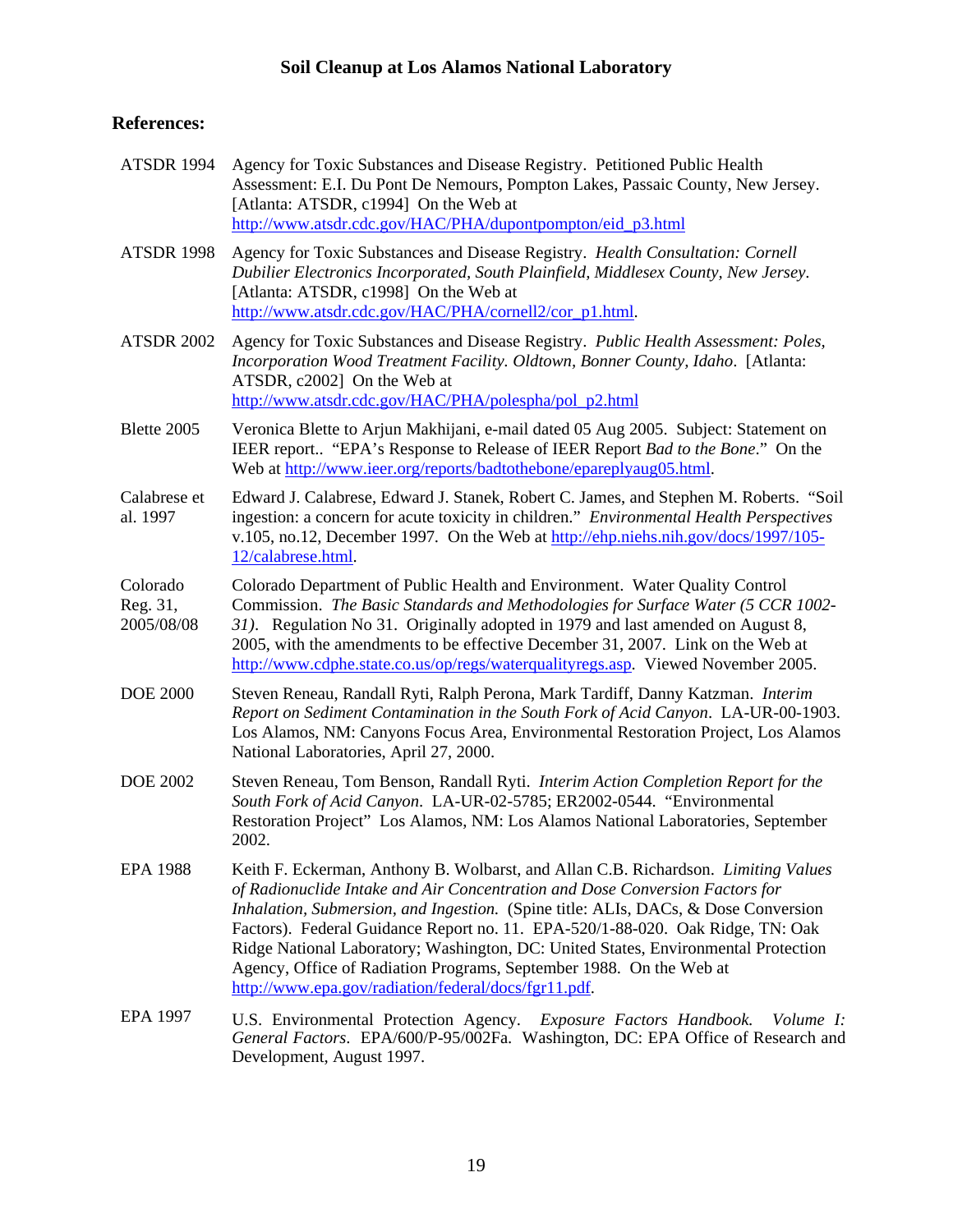- EPA 1997b U.S. Environmental Protection Agency. *Exposure Factors Handbook. Volume III: Activity Factors*. EPA/600/P-95/002Fc. Washington, DC: EPA Office of Research and Development, August 1997.
- EPA 1999 Keith F. Eckerman, Richard W. Leggett, Christopher B. Nelson, Jerome S. Puskin, Allan C.B. Richardson. *Cancer Risk Coefficients for Environmental Exposure to Radionuclides: Radionuclide-Specific Lifetime Radiogenic Cancer Risk Coefficients for the U.S. Population, Based on Age-Dependent Intake, Dosimetry, and Risk Models.*. Federal Guidance Report No. 13. EPA 402-R-99-001. Oak Ridge, TN: Oak Ridge National Laboratory; Washington, DC: Office of Radiation and Indoor Air, United States Environmental Protection Agency, September 1999.
- EPA 1999b U.S. Environmental Protection Agency. *Understanding Variation in Partition Coefficient, K<sub>d</sub>, Values Volume I: The K<sub>d</sub> Model, Methods of Measurement, and Application of Chemical Reaction Codes*. EPA 402-R-99-004A. Washington, DC: EPA Office of Air and Radiation August 1999.
- EPA 1999c U.S. Environmental Protection Agency. *Panther Creek Arsenic Exposure Prevention.* Seattle, WA: EPA Region 10; Environmental Protection Community Relations and Outreach; Idaho Division of Health, Bureau of Environmental Health & Safety. On the Web at<http://www.epa.gov/r10earth/offices/oec/panther.pdf>.
- EPA 2002 U.S. Environmental Protection Agency. *Cancer Risk Coefficients for Environmental Exposure to Radionuclides: CD Supplement.* Federal Guidance Report No. 13. EPA-402-C-R-99-001, Rev. 1 2002
- EPA 2002b U.S. Environmental Protection Agency. *Child-specific Exposure Factors Handbook.*  EPA-600/P-00-002B. Interim Report. Washington, DC: EPA Office of Research and Development, National Center for Environmental Assessment–Washington Office, September 2002. On the Web at [http://fn.cfs.purdue.edu/fsq/WhatsNew/KidEPA.pdf.](http://fn.cfs.purdue.edu/fsq/WhatsNew/KidEPA.pdf)
- EPA 2005 U.S. Environmental Protection Agency. *Sources of Indoor Air Pollution Lead (Pb).*  [Washington, DC]: EPA, Indoor Air Quality, Last updated on Thursday, October 6th, 2005. On the Web at <http://www.epa.gov/iaq/lead.html>.
- ICRP 2005 International Commission on Radiological Protection. *2005 Recommendations of the International Commission on Radiological Protection.* Draft for consultation. On the Web at [http://www.umweltministerium.de/files/pdfs/allgemein/application/pdf/icrp\\_empfehlung.](http://www.umweltministerium.de/files/pdfs/allgemein/application/pdf/icrp_empfehlung.pdf) [pdf.](http://www.umweltministerium.de/files/pdfs/allgemein/application/pdf/icrp_empfehlung.pdf)
- ICRP 2005b International Commission on Radiological Protection. *Assessing Dose of the Representative Individual for the Purpose of Radiation Protection of the Public.* Task Group Members: John E. Till, *et al*. Draft for consultation (Web version). 42/106/05. April 5, 1005 (version 18.1).
- ICRP 23 International Commission on Radiological Protection. *Report of the Task Group on Reference Man*. ICRP publication 23. Oxford; New York: Pergamon Press, 1975.
- ICRP 26 International Commission on Radiological Protection. *Recommendations of the International Commission on Radiological Protection*. Annals of the ICRP v.1, no.3. ICRP publication 26. Oxford; New York: Pergamon Press, 1977.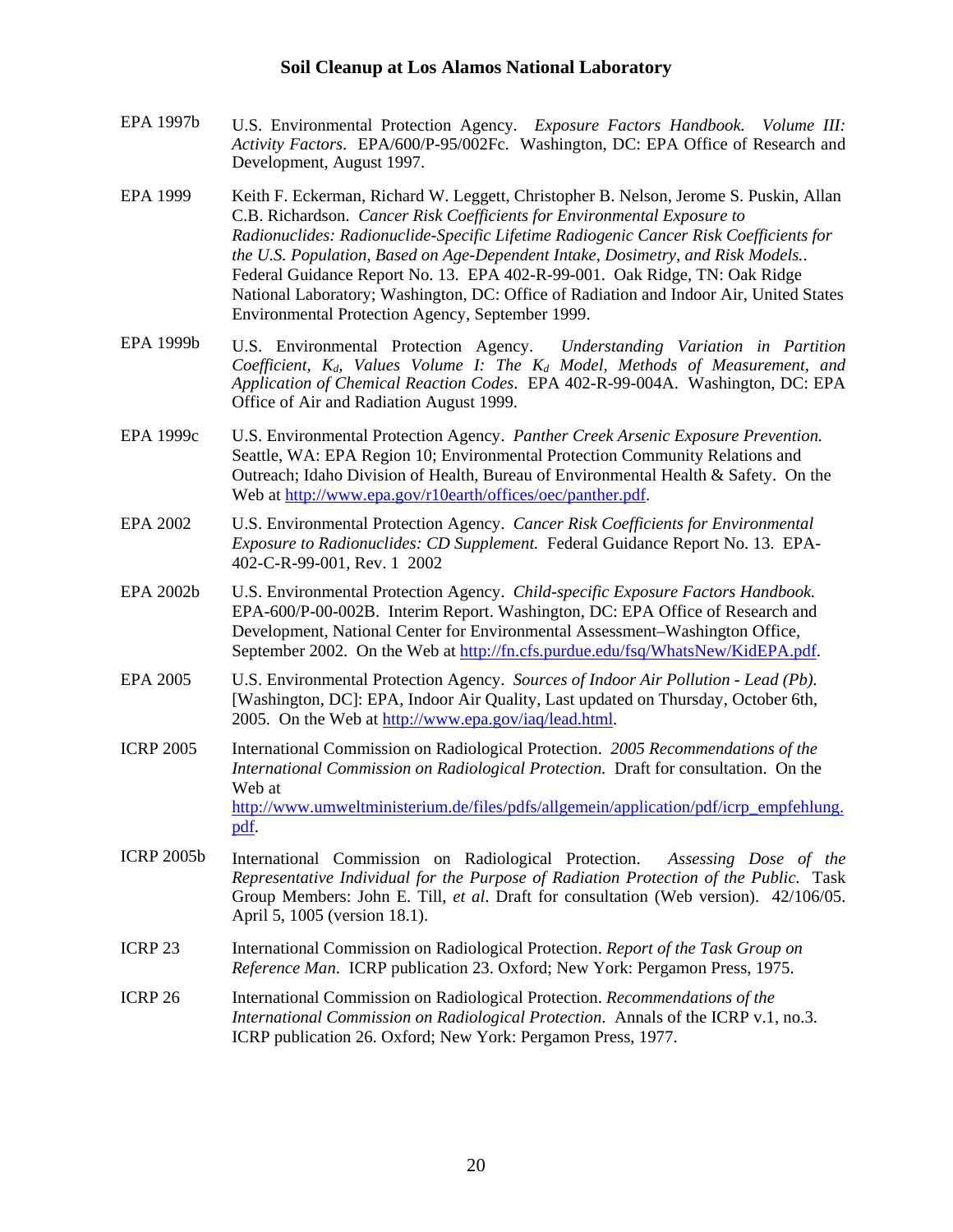| ICRP <sub>56</sub>             | International Commission on Radiological Protection. Age-dependent Doses to Members<br>of the Public from Intake of Radionuclides: Part 1. Annals of the ICRP, v. 20 no. 2.<br>ICRP publication 56. Kidlington, Oxford; New York: Pergamon, 1990.                                                                                                                                                           |
|--------------------------------|-------------------------------------------------------------------------------------------------------------------------------------------------------------------------------------------------------------------------------------------------------------------------------------------------------------------------------------------------------------------------------------------------------------|
| ICRP 67                        | International Commission on Radiological Protection. Age-dependent Doses to Members<br>of the Public from Intake of Radionuclides: Part 2 Ingestion Dose Coefficients. Annals<br>of the ICRP, v.23 no. 3/4. ICRP publication 67. Kidlington, Oxford; New York:<br>Pergamon, 1994.                                                                                                                           |
| ICRP <sub>69</sub>             | International Commission on Radiological Protection. Age-dependent Doses to Members<br>of the Public from Intake of Radionuclides: Part 3 Ingestion Dose Coefficients. Annals<br>of the ICRP, v. 25 no. 1. ICRP publication 69. Kidlington, Oxford; New York:<br>Pergamon, 1995.                                                                                                                            |
| <b>ICRP 71</b>                 | International Commission on Radiological Protection. Age-dependent Doses to Members<br>of the Public from Intake of Radionuclides: Part 4 Inhalation Dose Coefficients. Annals<br>of the ICRP, v. 25 no. 3-4. ICRP publication 71. Kidlington, Oxford; New York:<br>Pergamon, 1996.                                                                                                                         |
| <b>ICRP 72</b>                 | International Commission on Radiological Protection. Age-dependent Doses to Members<br>of the Public from Intake of Radionuclides: Part 5 Compilation of Ingestion and<br>Inhalation Dose Coefficients. Annals of the ICRP, v. 26, no. 1. ICRP publication 72.<br>Kidlington, Oxford; New York: Pergamon, 1996.                                                                                             |
| <b>ICRP 88</b>                 | International Commission on Radiological Protection. Doses to the embryo and fetus<br>from intakes of radionuclides by the mother. ICRP Publication 88. Annals of the ICRP<br>v.31, no.1-3 2001. Corrected version. Kidlington, Oxford; New York: Pergamon, May<br>2002.                                                                                                                                    |
| ICRP 95                        | International Commission on Radiological Protection. Doses to Infants from Ingestion of<br>Radionuclides in Mothers' Milk. ICRP Publication 95. Annals of the ICRP v.34, no.3-4<br>2004. Corrected version. Kidlington, Oxford; New York: Elsevier, 2003.                                                                                                                                                   |
| Makhijani<br>2005              | Arjun Makhijani. Bad to the Bone: Analysis of the Federal Maximum Contaminant<br>Levels for Plutonium-239 and Other Alpha-Emitting Transuranic Radionuclides in<br>Drinking Water. Takoma Park, MD: Institute for Energy and Environmental Research,<br>August 2005. On the Web at http://www.ieer.org/reports/badtothebone/fullrpt.pdf.                                                                    |
| Makhijani<br>and Gopal<br>2001 | Arjun Makhijani and Sriram Gopal. Setting Cleanup Standards to Protect Future<br>Generations: The Scientific Basis of the Subsistence Farmer Scenario and Its Application<br>to the Estimation of Radionuclide Soil Action Levels (RSALs) for Rocky Flats. Takoma<br>Park, MD: Institute for Energy and Environmental Research. December 2001. On the<br>Web at http://www.ieer.org/reports/rocky/toc.html. |
| Mielke and<br>Reagan<br>1998   | Howard W. Mielke and Patrick L. Reagan. "Soil is an important pathway of<br>human lead exposure." Environmental Health Perspectives Supplements v.106,<br>no.S1, February 1998. On the Web at http://ehp.niehs.nih.gov/docs/1998/Suppl-<br>1/217-229mielke/abstract.html.                                                                                                                                   |
| NAS/NRC<br>2005                | Richard R. Monson (Chair) et al., Health Risks from Exposure to Low Levels of Ionizing<br>Radiation: BEIR VII - Phase 2. Committee to Assess Health Risks from Exposure to<br>Low Levels of Ionizing Radiation, Board on Radiation Effects Research, National<br>Academies Press, Washington, DC (2005)                                                                                                     |